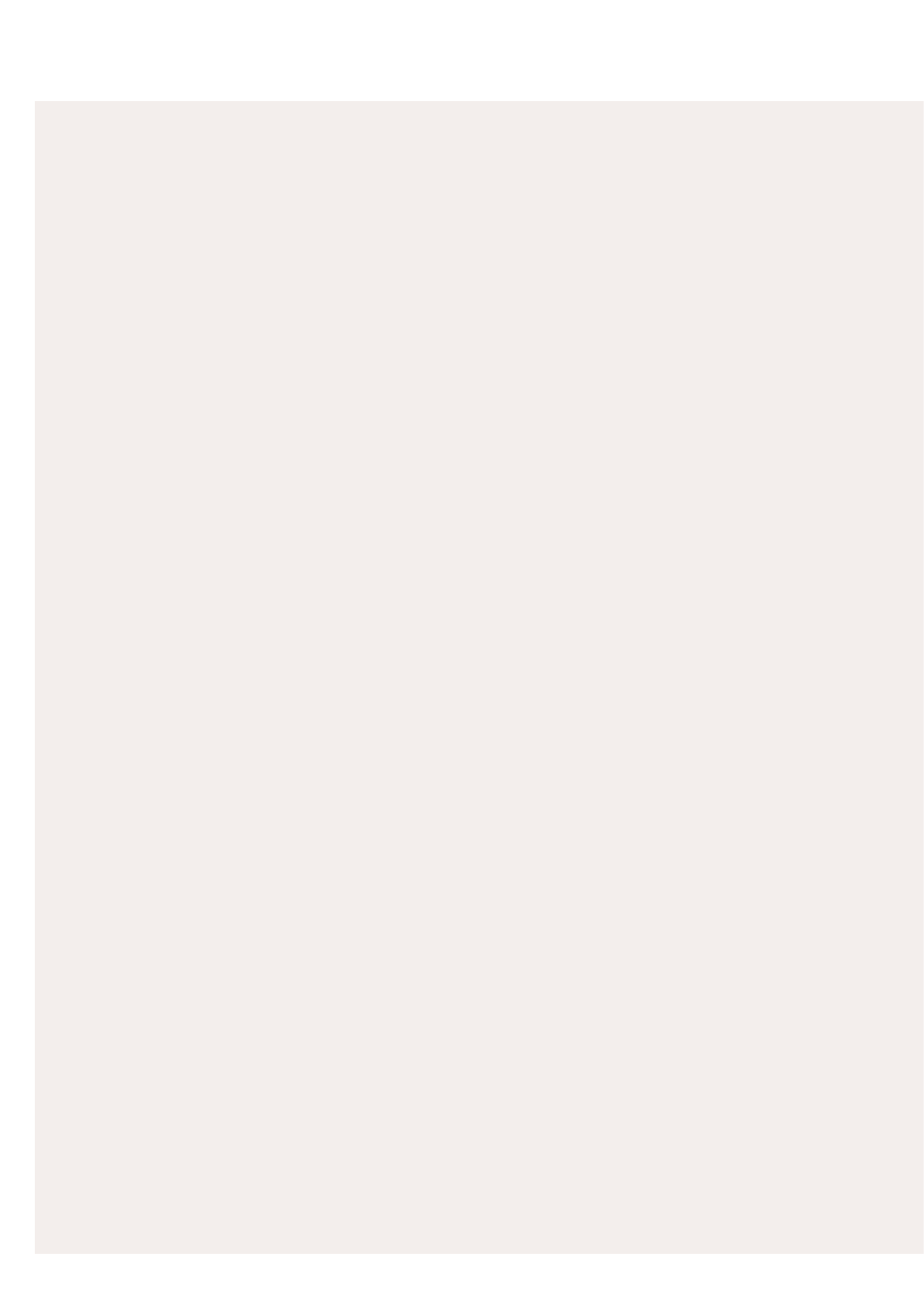# **CONTENTS**

- 4 Executive Board introduction
- 5 Board of Directors' Report
- 6 Operations report

#### 14 Financial report

- 14 Financial statements balance sheets at 31 December 2011 and 2010 14 Off-balance sheet items
- 31 December 2011 and 2010
- 15 Income statements 2011 and 2010
- 15 Board of Directors' proposal on distribution of the profit for 2011
- 16 Cash flow statements 2011 and 2010
- 17 Auditors' report

#### 18 NOTES ON THE FINANCIAL REPORT

- 18 1. Notes on business operations and staff
- 20 2. Accounting and valuation principles
- 24 3. Information on the balance sheet
- 31 4. Information on off-balance sheet operations
- 33 5. Information on the income statement

#### 34 Committees

- 34 Board of Directors and Executive Board
- 35 Divisions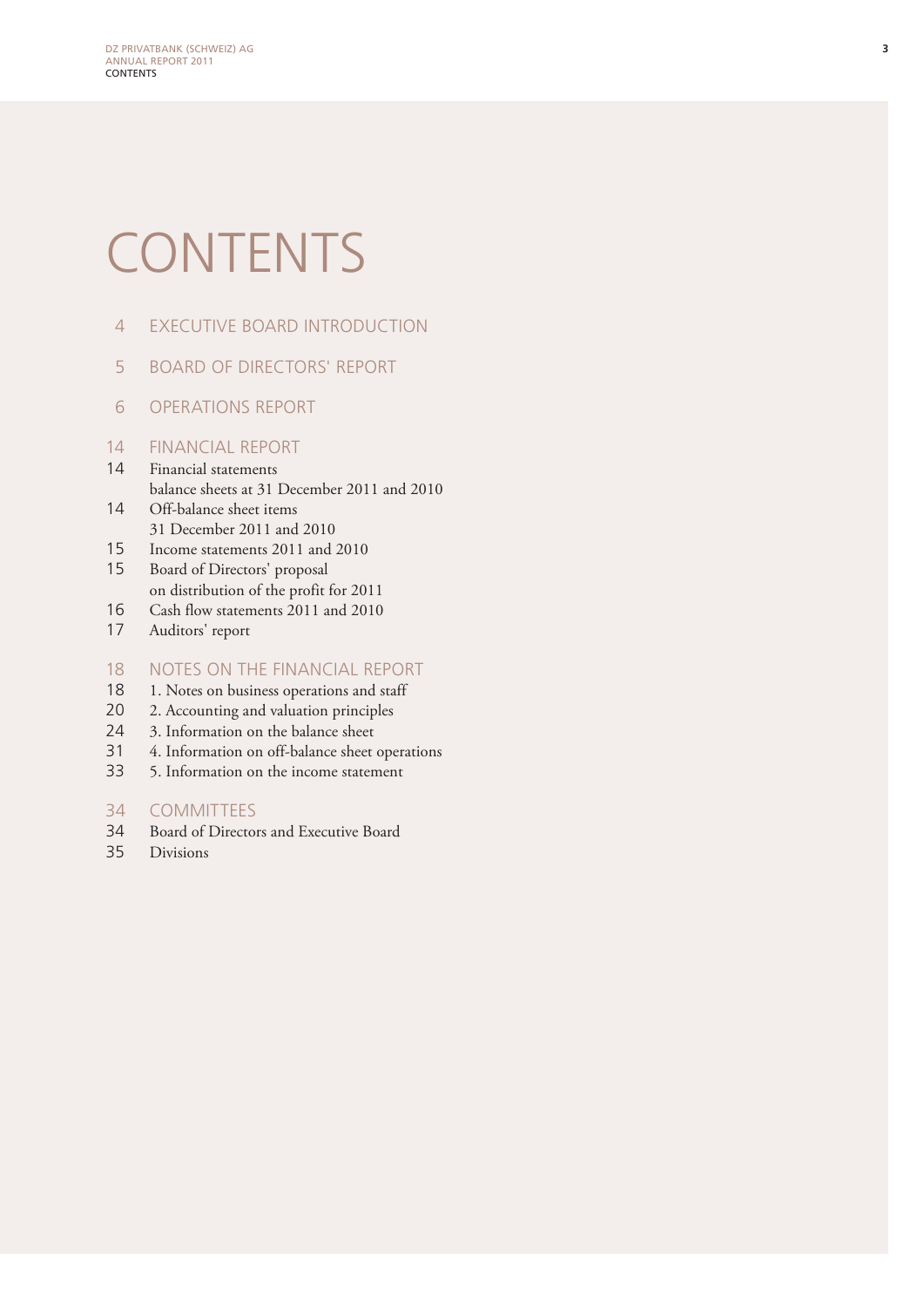# Executive Board **INTRODUCTION**

#### Dear Sir or Madam,

We can look back on 2011 as an eventful and challenging year. The European sovereign debt crisis had the world on tenterhooks and caused an unprecedented rise in the Swiss franc which could only be stopped by a specific intervention by the Swiss National Bank in the form of a minimum level of the exchange rate. In addition there were political debates concerning the deposits made by foreign clients, principally from the USA. All these factors had a very noticeable effect on the Zurich stock market. Although the foundations of typical Swiss continuity and stability stood firm, compromises and business losses were unavoidable.

In this extremely challenging environment, DZ PRIVATBANK (Schweiz) AG stood strong and we are proud of this. We were therefore able to report a net annual profit of CHF 12.1 million. Our bank was able to confirm and consolidate its position within the new DZ PRIVATBANK. Even in times of the euro crisis the Swiss financial market is and remains an important part of the new private banking strategy for the German cooperative financial network.

The challenges for 2012 will be no less. First and foremost the expense to implement regulatory and legal requirements will remain high. This includes the Foreign Account Tax Compliance Act (FATCA) and the implementation of the agreement between Switzerland and Germany on a flat-rate withholding tax. Swiss Banking stands for international focus, capital market expertise and quality services, coupled with Switzerland's high level of economic and political stability. This has a positive effect on both the financial markets and the chosen path of the strategic private banking market initiative. The teamwork with the various locations in Germany, Luxembourg and Singapore has already yielded initial successes. As part of DZ PRIVATBANK we look forward to once again being intensely involved in the success of the cooperative banks in the private banking segment.

Dr Marion Pester Dr Franz Georg Brune Felix Kirschner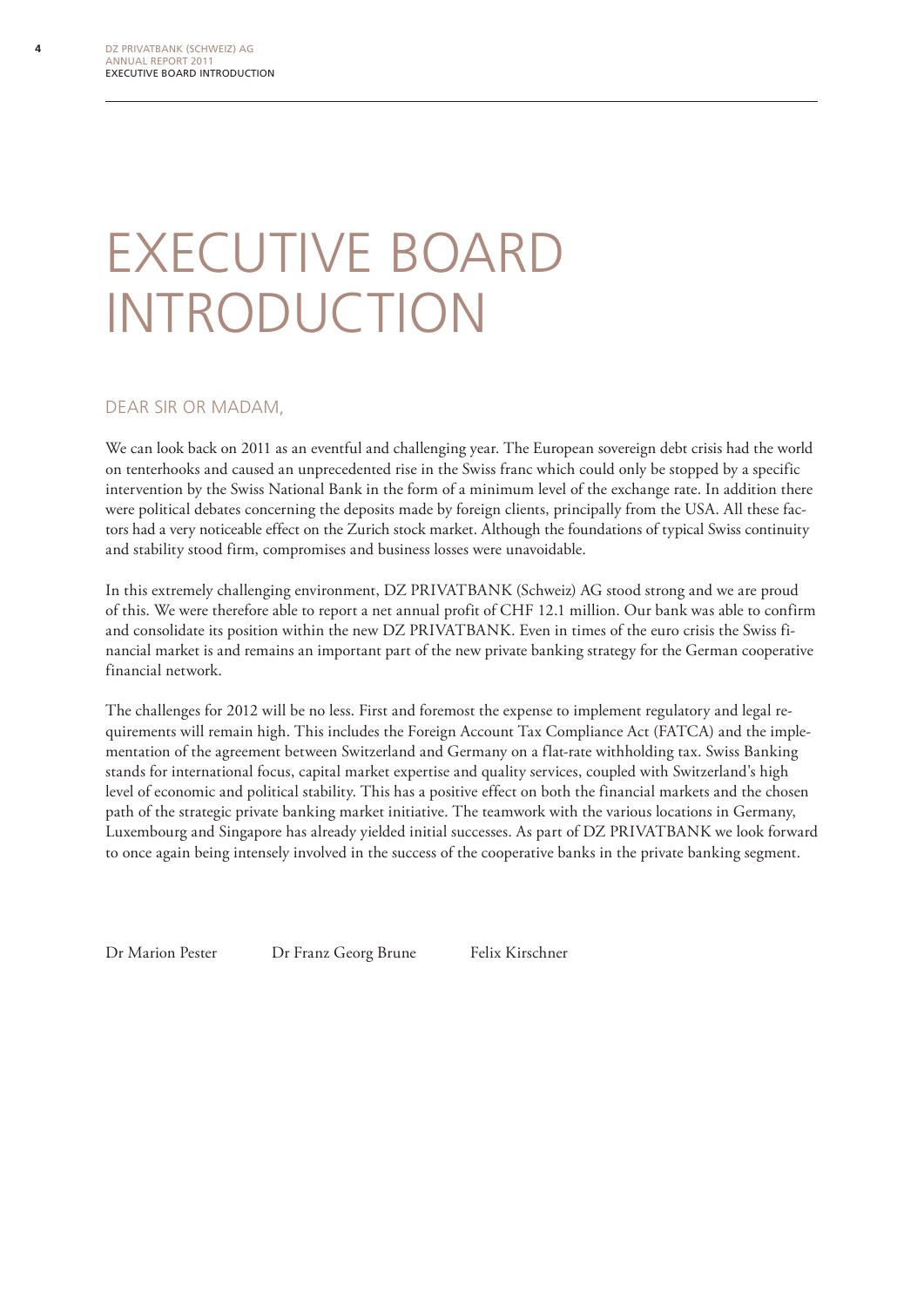# Board of DIRECTORS' REPORT

Upon the merger of WGZ BANK Luxembourg S.A. and DZ PB S.A. into DZ PRIVATBANK S.A. on 9 June 2011, DZ PRIVATBANK S.A. acquired all the shares of DZ PRIVATBANK (Schweiz) AG. The Board of Directors advised and supervised the Executive Board in accordance with legal requirements and the provisions of the articles of incorporation and decided about transactions presented for their approval.

#### Cooperation with Executive Board

The Executive Board reported regularly, promptly and extensively in verbal and written form to the Board of Directors regarding the position and performance of the Bank, as well as on the general course of business. Furthermore, the Executive Board informed the Board of Directors on a regular basis of the current operations and future business policy, including the strategic and organisational direction of DZ PRIVATBANK (Schweiz) AG. The commercial position of the bank, corporate planning and outlook, as well as key financial data, were highlighted in the reporting. A particular point of discussion among the Board of Directors was the role of DZ PRIVATBANK (Schweiz) AG in the new DZ PRIVATBANK and the steps taken to create a uniform cooperative private banking offer for all German cooperative banks for the first time. The Board of Directors examined the risk position of the bank and the further development of the systems and procedures to control operational, market and credit/guarantee risks, as well as other important risks typical in the banking industry.

#### STATEMENT OF THE ANNUAL FINANCIAL STATEMENTS

The Board of Directors approved the annual financial statements and received the auditors' report submitted by Ernst & Young AG. A representative of the auditor was present at the Board of Directors meeting in which the annual financial statements were drawn up. He reported in detail to the Board of Directors on the results of the audit and was available to give additional explanations and opinions. The auditors gave an unrestricted report.

The Board of Directors thanks the Executive Board and all the employees of DZ PRIVATBANK (Schweiz) AG for their work in 2011.

Zurich, 16 February 2012

Lars Hille Chairman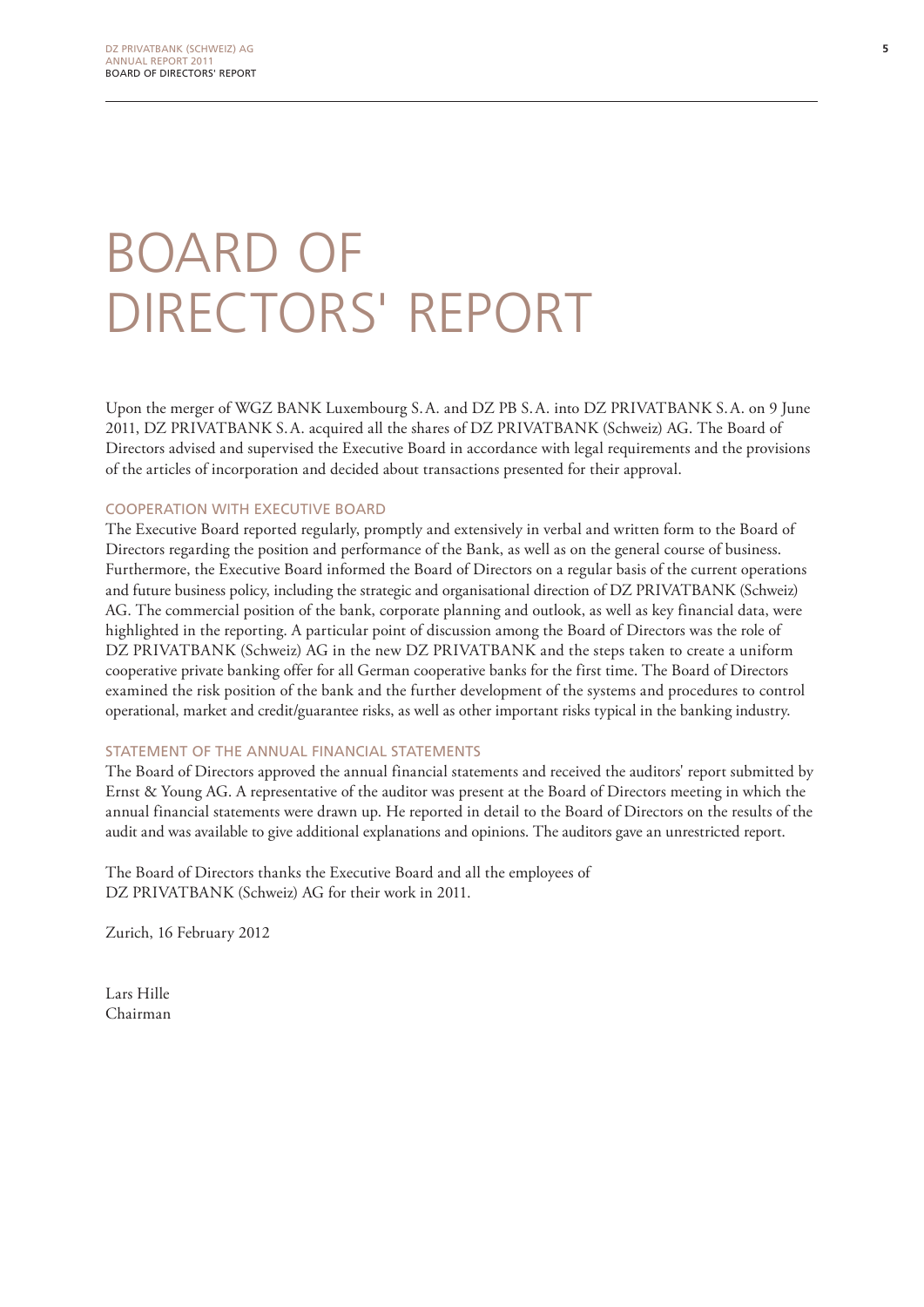# Operations report

#### Income development

The 2011 financial year was characterised by turbulence on the international financial and capital markets. This had effects on the results of DZ PRIVATBANK (Schweiz) AG, particularly also due to the exceptional EUR/CHF currency effects, mostly on the commission business, which at CHF 45.5 million was around 15% below the previous year's figure of CHF 53.4 million. Net interest income amounted to

### » The 2011 financial year WAS CHARACTERISED BY turbulence on the international financial and capital markets.

CHF 17.6 million (previous year CHF 20.6 million), which was primarily attributable to the reduction of financial assets in line with strategy. The average fund volume amounted to CHF 779 million in the reporting year compared with CHF 1.1 billion in the previous year. On the balance sheet date, financial assets amounted to CHF 802 million compared with CHF 843 billion in the previous year. Income from trading activities amounted to CHF 4.6 million. As this activity almost exclusively comprises customerled transactions, there was a drop compared with the previous year's figure of CHF 5.9 million due to the well-known market position and the decline in transactions and revenues. The Bank did not have a proprietary-trading book of any significance as at the reporting date.

Other ordinary income amounted to CHF 2.5 million (previous year: CHF 0.9 million). The rise was attributable to foreign exchange related service adjustments within DZ PRIVATBANK.

Gross income amounted to CHF 70.3 million compared with CHF 80.8 million in the previous year. Operating expenses (personnel and general administrative expenditure) totalling CHF 52.6 million were around 12 % below the previous year's level of CHF 59.8 million.

DZ PRIVATBANK (Schweiz) AG therefore closed 2011 with a gross operating profit of CHF 17.7 million (previous year CHF 21.0 million). After taking into consideration the "Depreciation of fixed assets", "Value adjustments, provisions and losses", "Extraordinary income" and "Taxes" items, the net annual profit was CHF 12.1 million (previous year CHF 13.3 million). DZ PRIVATBANK (Schweiz) AG's business strategy, with its clear focus on the core activity of private banking, once again proved its worth under the difficult circumstances in 2011. Around 24,000 clients accounting for CHF 5.9 billion of assets under management place their trust in the services of DZ PRIVATBANK (Schweiz) AG. An asset management ratio averaging 40% accentuates the high degree of acceptance of our asset management products and services. Against this background, during 2011 we took over management responsibility for the fund management activities of

### » Clear focus on the core private banking business once again proved effective in 2011.

swiss rubinum and restructured the market presence of this investment solution.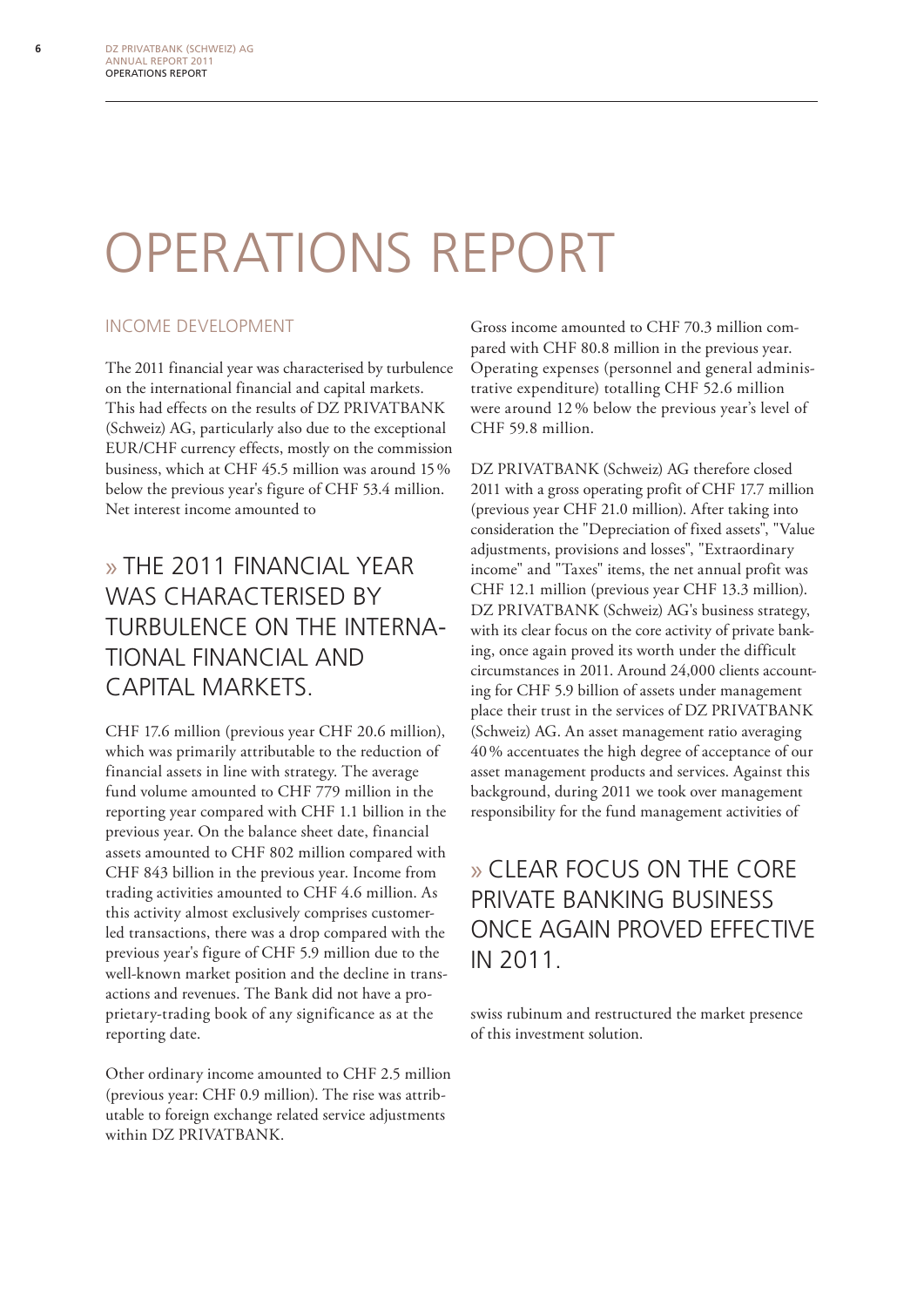Our partner banks particularly benefited from our success. Commission expenses, which reflect the benefits to partner banks of their association with us, stood at CHF 18.0 million at the end of 2011 (previous year: CHF 22.7 million). It will in future remain our primary goal to reward the marketing services delivered by our partner banks in line with their performance and the benefit to ourselves.

The balance sheet total rose, particularly due to the rise in lending to banks, by CHF 218.8 million to CHF 1,407 billion (previous year CHF 1,189 billion).

#### Receivables from banks and clients

Amounts receivable from banks rose to CHF 438.3 million compared with CHF 163.8 billion in the previous year. Amounts receivable from clients amounted to CHF 107.8 million compared with CHF 118.1 million in the previous year. The Bank focuses here entirely on lending activities associated with the private client business, especially on advancing loans against assets. Customary lending and diversification criteria apply. Internal and external credit limits and advances are monitored daily. There were no significant defaults or forced sales, even at times of above-average volatility due to the position on the financial markets.

#### Liabilities to banks and clients

Liabilities to banks rose by CHF 183.1 million to CHF 486.7 million compared to the previous year (CHF 303.6 million), primarily owing to repo and money-market transactions with the DZ BANK Group and the Swiss National Bank for refinancing assets. The remaining liabilities to clients of CHF 658.5 million rose slightly compared with the previous year's level (CHF 625.3 million).

#### Contingent liabilities and fiduciary activities

At CHF 7.4 million, contingent liabilities increased compared to the previous year (CHF 6.0 million). Fiduciary transactions on behalf of our clients rose to CHF 203.7 million compared with CHF 165.3 billion in the previous year.

#### Own investments (trading positions and financial investments in securities and precious metals)

The securities are almost exclusively bank bonds, with strict credit-rating requirements applied in their selection. Own investments on the year end date amounted to CHF 803.8 million in the reporting year compared with CHF 847.8 million in the previous year. Positions are monitored on an ongoing basis in close consultation with the DZ BANK S.A. As a precaution, a risk provision was created for two financial investments.

#### Risk management

The Board of Directors defines the Bank's risk policy and the associated framework for its implementation. The risk policy of DZ PRIVATBANK (Schweiz) AG was most recently confirmed by the Board of Directors at its meeting in September 2011 in connection with the implementation of FINMA Circular 2008/24 (Monitoring and Internal Control of Banks).

In the risk management process, we differentiate between counterparty risk (unexpected default of counterparties and borrowers), market risks (unexpected change of market prices or parameters which influence prices), liquidity risks, operational risks (unexpected losses in connection with the operating systems and processes as well as contractual and legal agreements and framework conditions), investment risks as well as strategy and reputational risks. The Controlling/Risk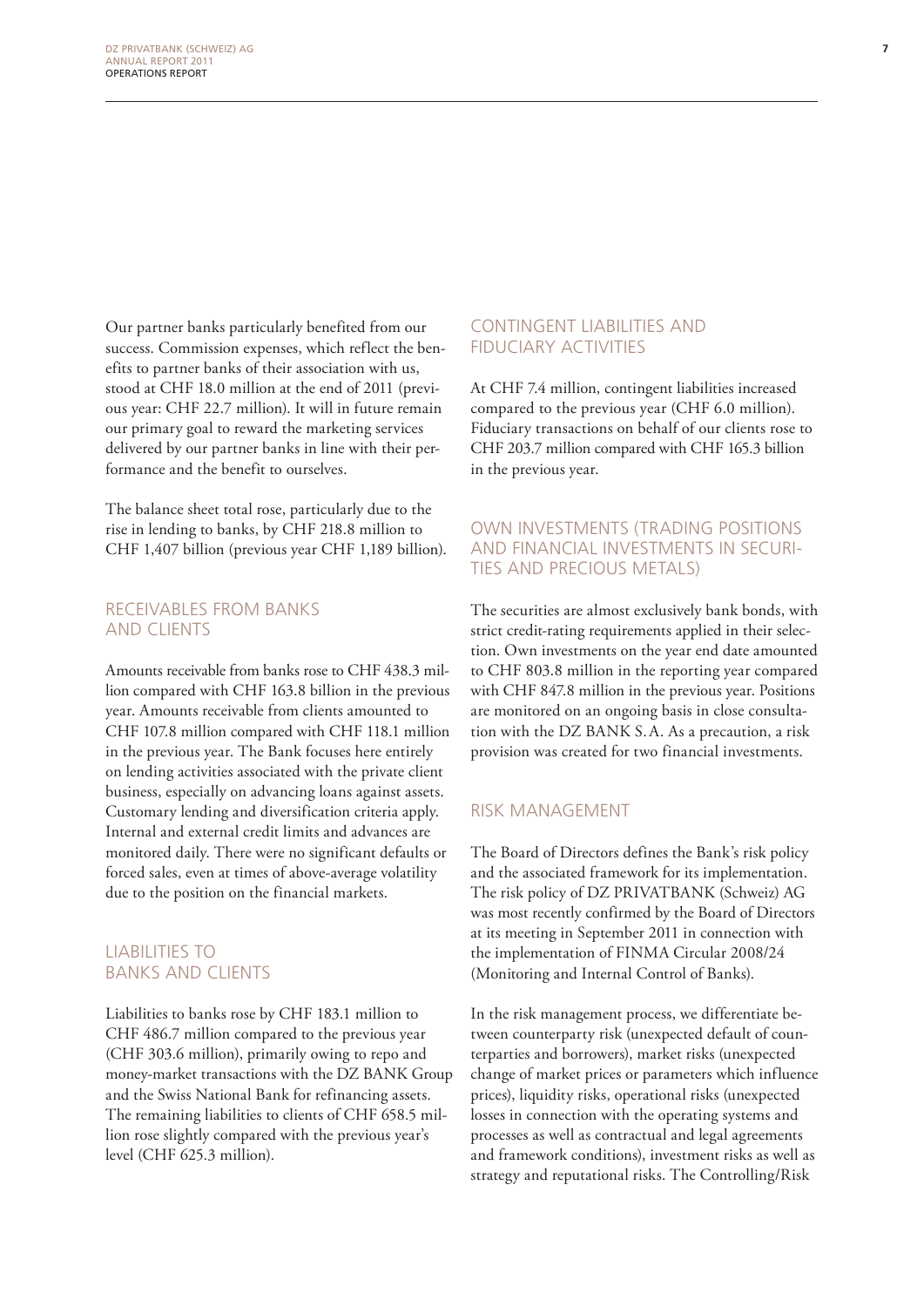department is responsible for ongoing and systematically supported monitoring of counterparty risk and market risk. Liquidity risks are monitored and managed as required by banking legislation using simulated scenarios. The method for measuring and monitoring these operational risks ensures close integration into the management and control of operational risks within the DZ BANK Group. Associated procedural organisational measures, such as an internal control system, a system of directives, reporting, contingency plans and preventive measures, have been put in place to prevent operational risks. The Compliance unit ensures that business activities are compliant with the applicable regulations and the duty of care of a financial intermediary. A Data Protection Officer is responsible for adherence to the data protection rules. The strategic goals are regularly reviewed by the committees in consultation with the DZ PRIVATBANK Group. Committees such as the Risk Control Committee, the Committee for Integrated Security and the Treasury Committee, all of which meet regularly and comprise members from relevant divisions, complete the Bank's risk-management arrangements. The Board of Directors, Executive Board and management are regularly informed of the Bank's net assets, financial position, liquidity and results of operations – and also of potential risks – by means of an appropriate management information system.

Alongside currency and equity price risks, interest-rate risk constitutes a major market risk. This is assessed daily and quantified using NPV simulations and model calculations. Suitable measures are taken to actively manage and, if necessary, hedge interest-rate risk. On the instructions of the Board of Directors, the Internal Audit department also monitors and reports on the material and formal correctness of operational and business processes and of the internal control system. In addition to the Bank's own legal and tax specialists, external specialists are consulted to assess legal risks.

DZ PRIVATBANK Schweiz is also included as a control unit in the integrated risk and capital control system of the DZ BANK Group. The limits assigned in this context (maximum loss limits) have to be constantly monitored and adhered to.

Appropriate provision was made for all latent and identifiable risks.

#### Private banking

Divided regionally into North and South Germany, the Private Banking division supports clients of the German cooperative financial network. There is also a Private Banking International division, which is dedicated to the support of other primarily European and Swiss clients as well as market development, together with cooperation partners from within the DZ BANK Group. Client services advisors of the 'SwissTrading' unit advise institutional clients and frequently-trading clients in line with their individual requirements.

### » The structures guarantee clearly identifiable contacts and non-overlapping support processes.

Teams made up of client advisers from our partner bank branches in Germany. The structures within the DZ PRIVATBANK Group guarantee clearly identifiable contacts and non-overlapping support processes. Teams made up of client advisers from the local cooperative bank and the DZ PRIVATBANK Group are in charge of joint marketing as well as specialists from Luxembourg and Switzerland.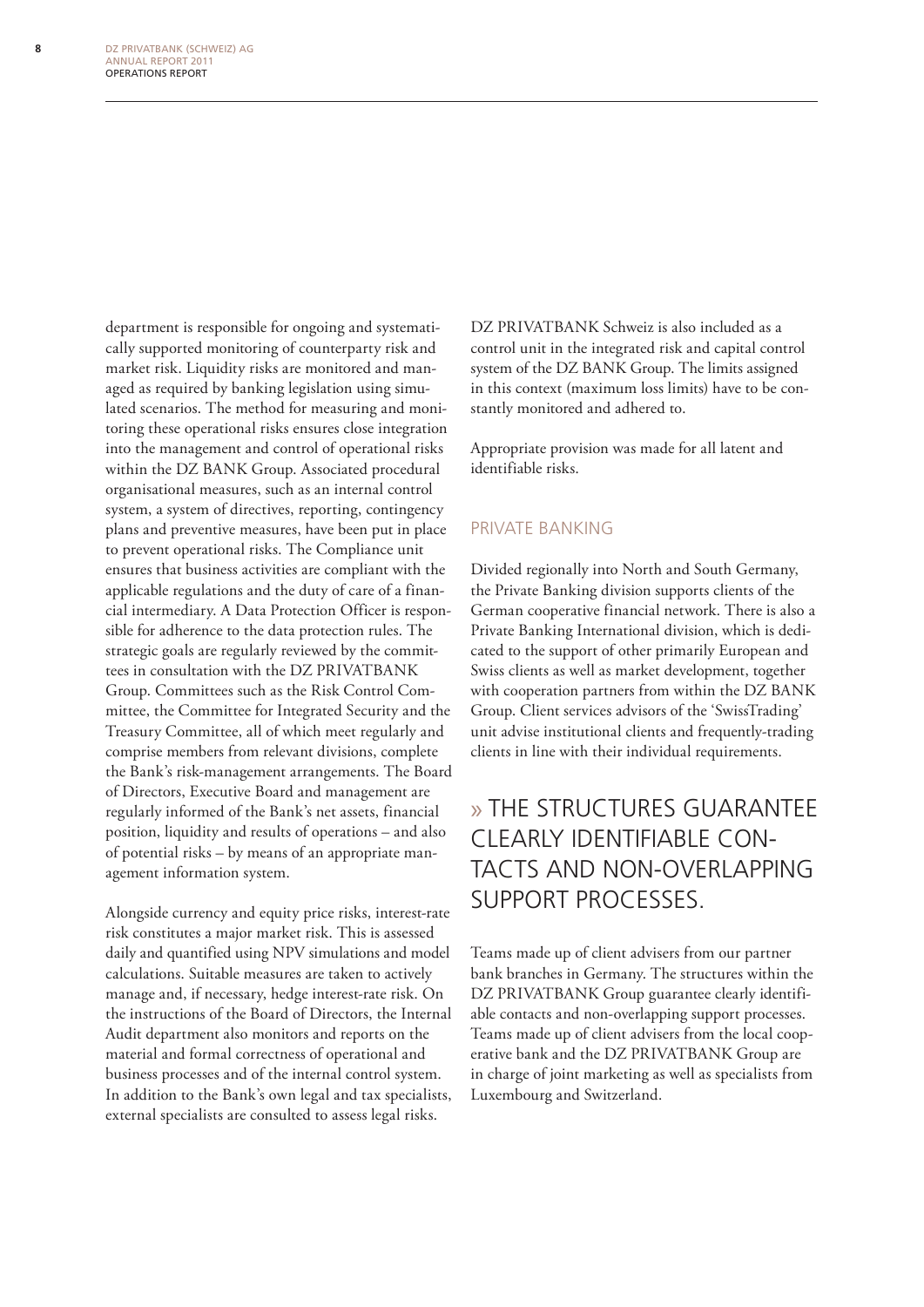#### Representative office in Düsseldorf

Cooperation with our partner banks in the Rhineland and Westphalia was again successful in 2011. The representative office of DZ PRIVATBANK (Schweiz) AG is being closed due to the transfer of the regional private banking activities to the new Düsseldorf branch.

#### Portfolio management and investment solutions

Events on the international equity markets in 2011 were marked by considerable shocks and crises, after what had initially been primarily positive economic expectations. The initial encouraging growth prospects resulted in

### » Events on the international equities markets were characterised by shocks and crises during 2011.

share prices in the leading industrial nations rising, in view of the expected sustainable economic upturn across the board. The start of the year saw only a moderate price movement in the emerging markets In the background lay emerging concerns that the countries which had initiated tightening of monetary policy could damage the economy and the development of coporate gains. The natural disaster in Japan in March and the subsequent nuclear crisis led to a worldwide retreat from risk investments. Prices on the global stock markets were put under substantial pressure. As the extent of the economic consequences of the catastrophe soon proved to be exaggerated, share prices quickly resumed their upward trajectory. The end of the sec-

ond quarter saw investor moods darken once again. The intensification of the European debt crisis and rising growth concerns were reflected in sharp falls in share prices on the global stock markets. Fears emerged that the increasingly clear need to reschedule Greek debt could result in considerable losses for the European banking sector and business lenders and therefore considerably impair growth. In addition, given the disappointingly poor economic data, American economic prospects were judged considerably more critically. The continued tightening of monetary policy in the emerging markets and particularly in China also raised doubts as to whether Asia could keep functioning as the driving force behind the global economy. Further negative economic data eventually meant that country-specific growth forecasts were downgraded across the board. High inflation rates and very low interest rate levels in developing countries meant that the room for manoeuvre in monetary and fiscal policy reduced. Together with the high global national debt, this led to a time of great uncertainty. Tensions were heightened due to concerns that the European debt crisis could spill over into Italy and Spain. As a result, risk assets were sold off. Share prices collapsed over the globe.

Increased hopes that European politicians were putting sustainable measures in place to at least defuse the debt crisis, meant that at the end of the quarter, investors were in a better mood. Economic data coming out of the USA also proved to be helpful in calming fears of a recession. Investors' appetite for risk was once again whetted and share prices on the global markets recovered with pronounced fluctuations. The strong upward trend was bolstered by low income and net asset figures. Overall, share prices on the global markets measured against leading indexes were clearly down, despite the recovery in the fourth quarter.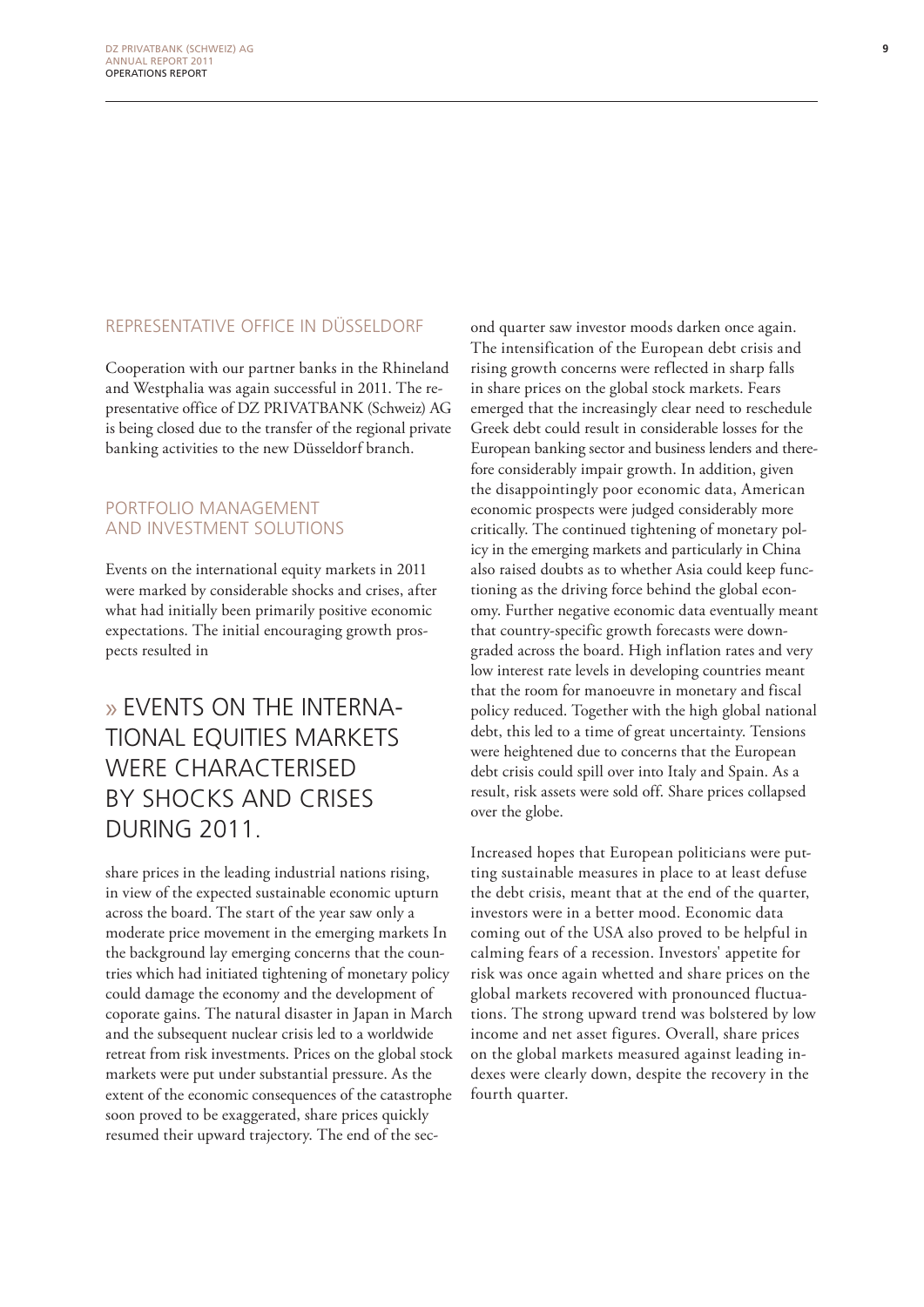At the beginning of the year, the upward trend in prices of important commodities continued. The increase in food prices was based on fears of a shortage due to a climate-related fall in global production. Low levels of supplies, speculative investments on future markets, as well as the initially positive growth forecasts and existing inflation fears also proved to be reasons for rising prices. On the other hand, the continuing unrest in the Arab world was responsible for the rise in prices of crude oil. Developments in Libya especially raised fears of a shortage problem. OPEC's pledge to compensate for the lack of productivity did not manage to ease fears on the crude oil markets. On the precious metal markets, price trends also fell at the beginning of the year due to common inflationary fears and the worry of an intensified European debt crisis.

### » It was primarily the prices of gold and oil which showed an upward trend.

During the course of the year, there were conflicting trends. Negative economic data and the associated allclear on the inflation front limited the interest in additional commodity investments. Demand was also impaired due to high collateral requirements for futures contracts. In order to avoid the resulting funding obligations, commodities were liquidated to a considerable extent. For example, the price for an ounce of silver at the beginning of May fell by 30% in the space of a few days. Against the background of a more cloudy economic growth outlook, the downward trend in prices for commodities with fluctuations started at this point and lasted until the end of the year. It was primarily the prices of gold and oil which showed an upward trend during the year.

Developments on the international bond markets also witnessed a high level of volatility, given the various outside pressures and the continuing escalation of the European debt crisis. At the beginning of the year, government capital market yields, in view of the initially positive growth forecasts, increased the price of raw materials and associated inflation concerns. The yields on corporate bond also rose. However, positive economic expectations resulted in a narrowing of the yield differential between government and corporate bonds which, in absolute terms, was less pronounced.

During the 2nd quarter, capital market yields of the large industrial nations came under pressure in the light of increasing concerns about growth and a lessening of inflationary fears. The trend was increased by the expectation of a continuation of low base rates in the USA and the UK. The US Central Bank hinted at the end of April that the base rate would be kept at the same level until 2013. In contrast, due to the the belief in solid growth in the eurozone, the European Central Bank decided to raise the base rate twice by 25 basis points to 1.5%. Despite these measures, long-term loans in the eurozone also saw a reduction in their yields. On the other hand, yields in the indebted European countries significantly increased. Doubts regarding the solvency of these countries resulted in the mass sell-off of their government bonds. In the emerging markets, the respective central banks maintained their course of a continually restrictive monetary policy. The increased pressure on prices owing to positive economic data and the increase in commodity prices caused the central banks to introduce further increases in key interest rates.

Many central banks further adjusted their monetary policy as a reaction to the continued downturn in the global climate in the 2nd half of the year. For example, under the leadership of its new President, Mario Draghi, the European Central Bank decided to lower the base rate in two stages by another 25 basis points to the record low level that was seen at the beginning of the year. The US central bank announced additional purchases of US loans with a duration of at least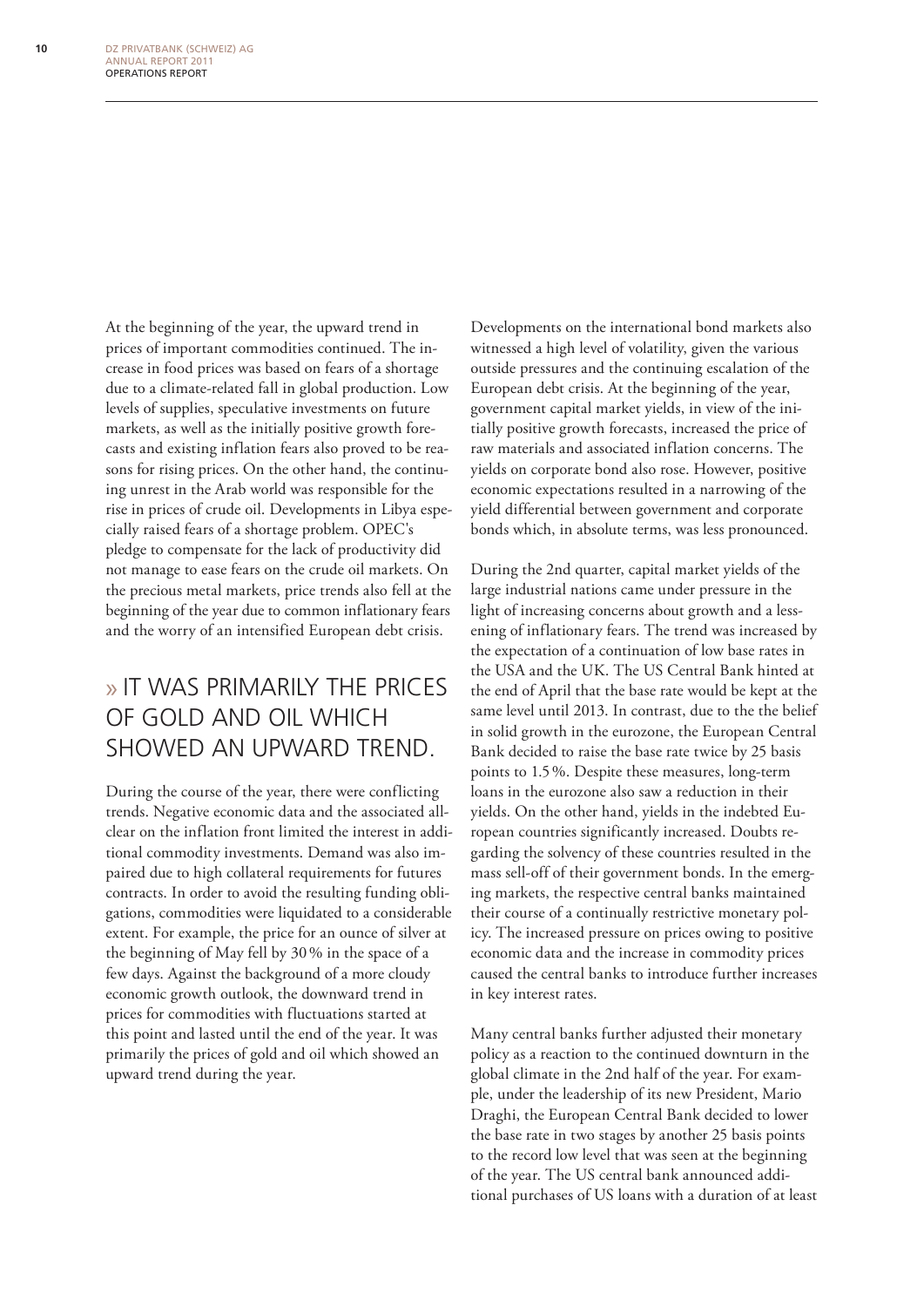6 years and, as a counter-move, to sell loans with a duration of under 3 years. The Bank of England increased its quantitative easing programme for British government bonds. The People's Bank of China also took the first steps to easing of monetary policy. Capital market yields in the leading industrial countries subsequently experienced considerable falls. On the other hand capital market yields in Italy and other EU peripheral countries climbed due to the increasing doubts about their creditworthiness, although with upward fluctuations.

By the end of the year, the European debt crisis had reached the core countries of the eurozone. This was against a background of doubt about the financial capability of the leading eurozone countries to guarantee billions of euros to stabilise the problem countries. These fears were heightened when ratings agency, Standard & Poor's, announced that the credit ratings of Germany, France, Finland, Austria and Luxembourg would be subject to close scrutiny. Capital market yields of the core countries subsequently crept up. Against this background we achieved a satisfactory performance for our management mandates both in absolute and relative terms adjusted for risks, and in comparison to our competitors. In traditional portfolios with the euro as the reference currency, performance ranging from  $+2.6\%$  (defensive) to  $+12.6\%$ (offensive) was achieved during the year under review, depending on their risk

### » We were pleased with the performance of our asset management portfolios.

profiles. Our capital protected mandates (2013 tranche: +0.7%) and the swiss gold plus asset management concept at +5.0% also developed well. Those of our clients who are managed by individual profiles also showed clear satisfaction with the value growth achieved over the course of the year.

#### Product and portfolio management

2011 will go down as the year of the implementation of the extended private banking services offer for cooperative private banking. For example, we initiated two services:

#### Foundation management

The foundation management services are divided into foundation consultancy and foundation administration. For foundation enquiries we also offer corresponding portfolio management services to manage foundation funds. Based on client requirements, we develop foundation concepts and investment guidelines in accordance with the applicable rules and support the formation process of legally independent foundations and trusts. Our foundation administration services offer expertise to established foundations as an experienced partner on all matters. Employing the principles of good foundation practices, we advise and help foundations to optimise their activities under the specific circumstances. Our portfolio of services also includes supporting fund raising and targeted public relations activities.

### » 2011 will go down as the year of the implementation of the extended private banking services offer.

#### Real estate management

In our real estate services we act as a partner to our clients who have questions on how to achieve optimum coordination between the assets they invest in real estate and the management and performance of their other assets. Analysis, planning, steering and control render existing real estate investments transparent and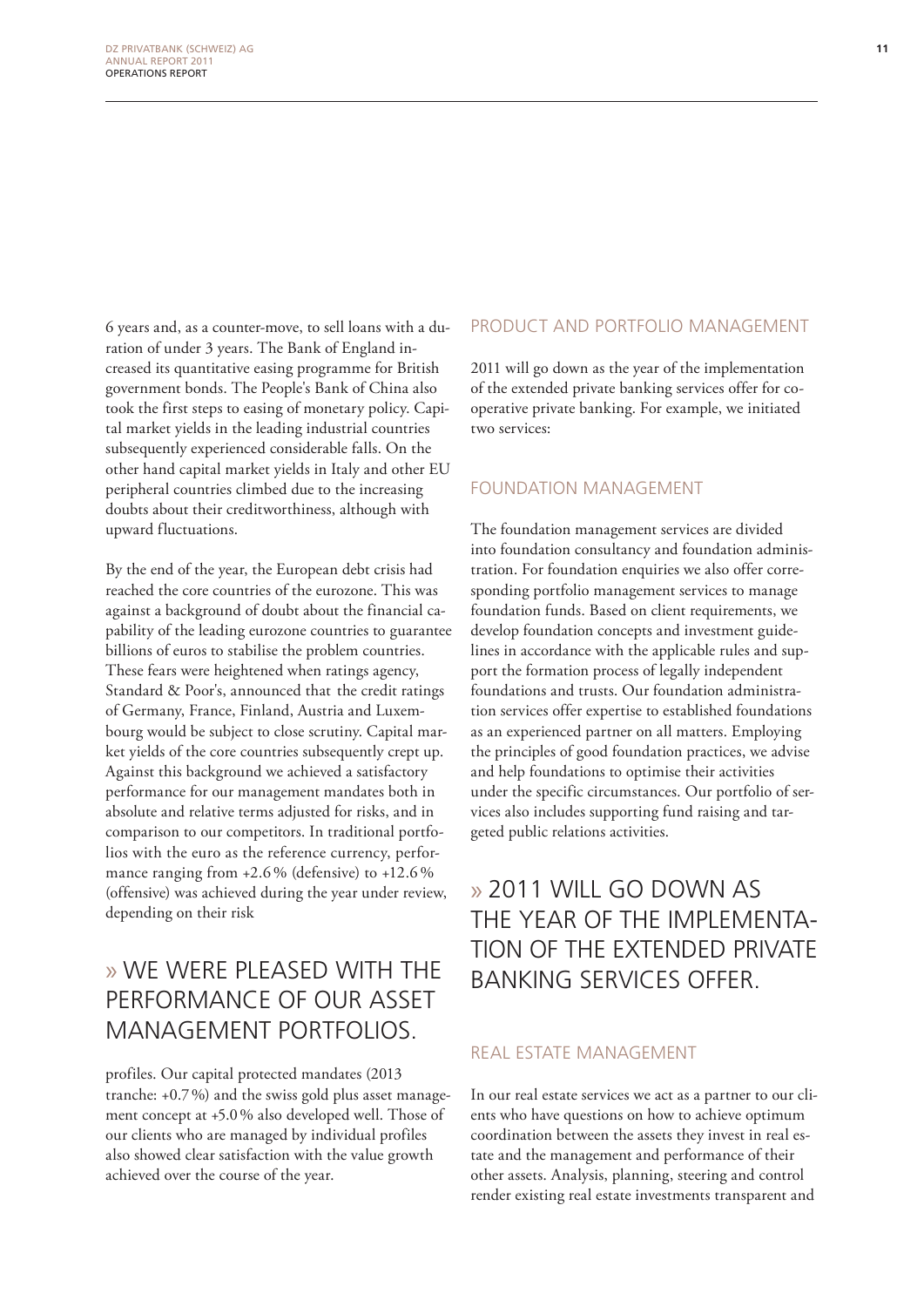allow our clients to achieve a balance between income and the associated risks. Portfolio optimisation ensures continuous value growth. The points of departure of the advisory service are always the individual requirements and aims of our clients. Clients can also arrange a consultation with us regarding structures, market research and administration for their existing real estate portfolios or properties to be acquired (e. g. holiday properties). We are therefore able to discuss a wide range of investment and management issues encompassing indirect and direct real estate investment and demonstrate business opportunities, including a personalised real estate strategy.

#### IPConcept (Schweiz) AG

The wholly-owned subsidiary Union Investment (Schweiz) AG has been operating under the new name of IPConcept (Schweiz) AG (IPCCH) since the end of January 2011. By changing its name, IPCCH will take on the umbrella brand of IPConcept, which IPConcept Fund Management S.A., the subsidiary of DZ PRIVATBANK S.A., has been using successfully for some years from its Luxembourg location. Despite negative currency influences, the 2011 financial year closed in profit and above expectations for the first time since the company's formation in 2008. This satisfactory result was attributable to the tailored portfolio of services and the close cooperation with Luxembourg, the marketing success of new private label funds and further fund representation mandates in Switzerland. As before, a deliberate and consistent cost management programme is being applied and the business processes are being further optimised.

Due to the difficult market background, the weakness of the euro and of cash outflows, the volume of funds under management fell over the past year. The 10 investment funds managed by IPCCH had a total volume of over CHF 800 million at the end of 2011.

IPCCH functions as the Swiss centre of fund expertise for DZ PRIVATBANK. This opens the doors to Europe for Swiss fund initiators and makes it possible for EU funds to enter the Swiss market. Along with IP-Concept Fund Management S.A. in Luxembourg, the growth path is still being consistently pursued by means of a coordinated forward strategy.

#### Human Resources

In a year in which other banks have in some cases made massive job cuts, the number of employees remained stable. In line with strategy, we actually increased the number of employees in a focussed manner. At the end of 2011, DZ PRIVATBANK (Schweiz) AG employed 202 staff, of whom 40 were part-time. The implementation of the growth strategy of the private banking market initiative proved its worth. This was also actively pursued outside Switzerland. Over one-third of the employees of DZ PRIVATBANK (Schweiz) AG work closely with the branches in Germany and the parent company in Luxembourg. In particular the sites were brought closer together and cooperation was strengthened by the expansion of the branches, the Group project and the related introductory stage of the new employees into DZ PRIVATBANK (Schweiz) AG. The transfer of the marketing directors to the branches was completed at the end of December.

In 2011, the personnel departments in Luxembourg and Switzerland optimised their processes and are now further coordinating the various HR instruments. The trust in the potential of our own employees is demonstrated at DZ PRIVATBANK (Schweiz) AG firstly by the hiring of all newly-qualified candidates under a fixed contract of employment and on the other hand the filling of management positions with key players from within our own ranks. Staff development continues to play an important role and was further extended last year through targeted development audits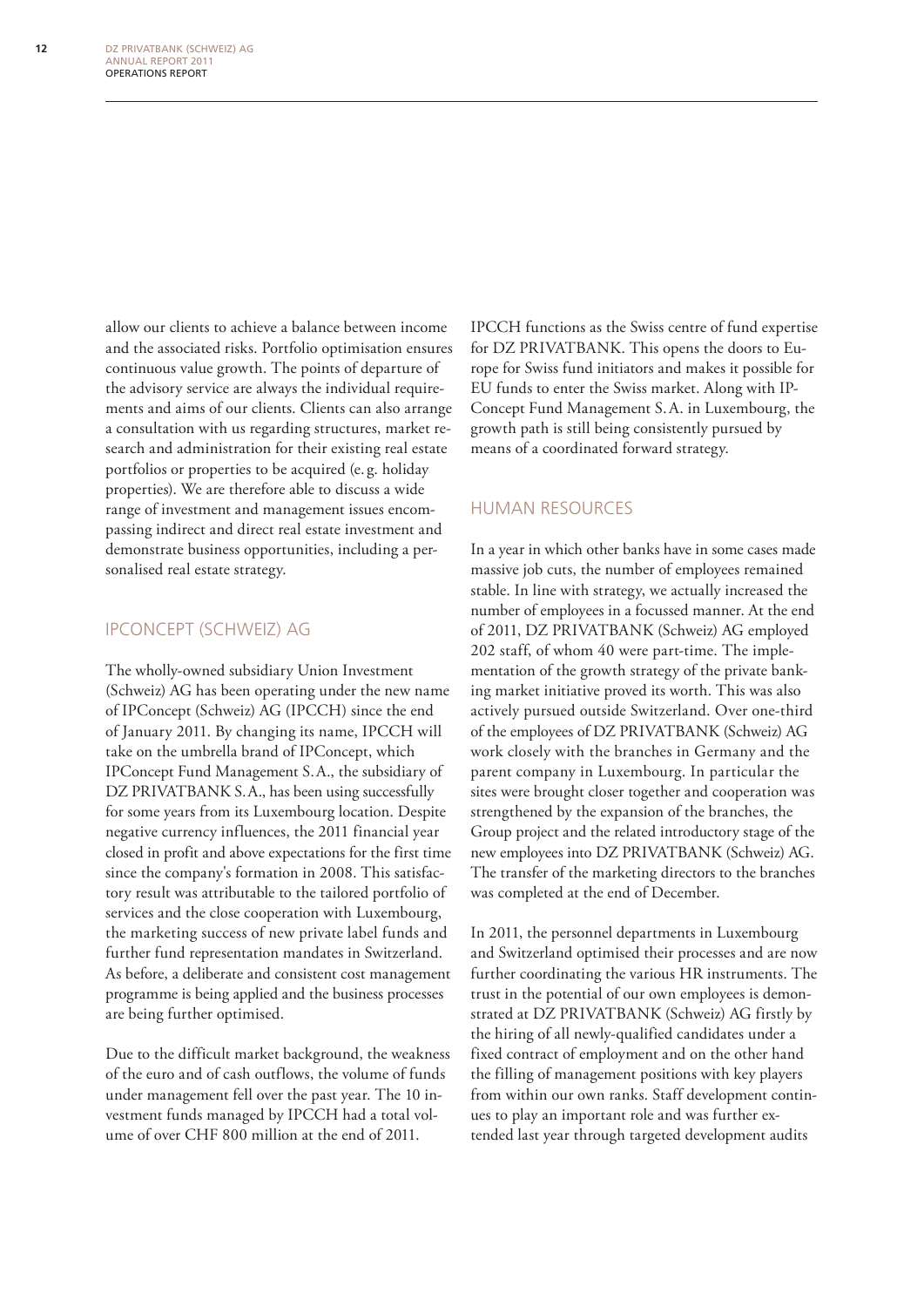and a new e-learning platform. The corporate health management system was supplemented by a conceptional case management system. Both instruments will be further expanded in 2012 and embedded in new group-wide staff development initiatives. The model developed jointly at DZ PRIVATBANK and the management principles derived from this, set the framework for successful Cooperation. Human resources

» The model and management principles establish the framework for successful cooperation.

continues to focus on the successful recruitment of new employees and the bonding with key players through appreciation and advancement.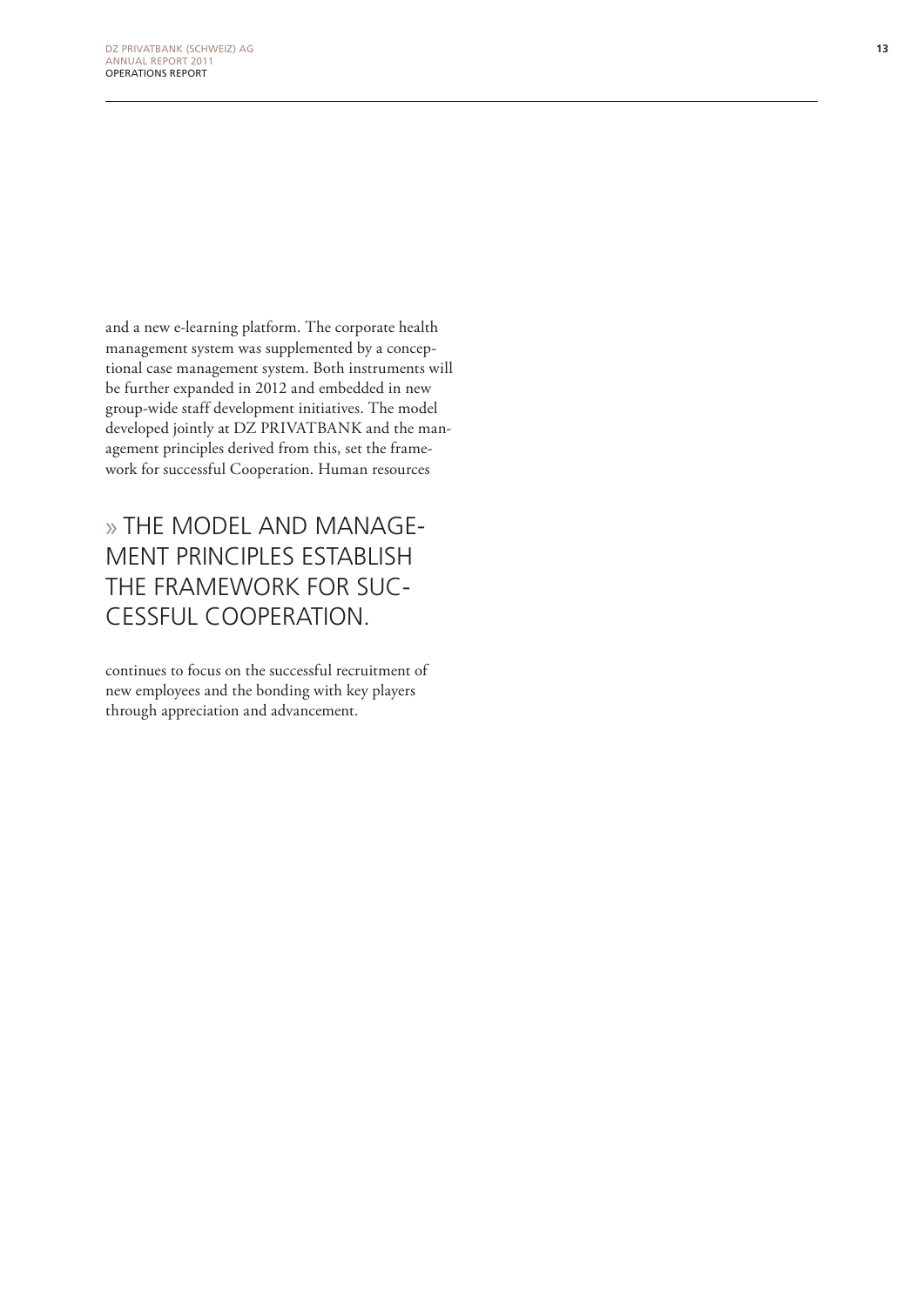#### Balance sheets at 31 December 2011 and 2010

| <b>Assets</b><br>in CHF 000                                          | Details in the<br><b>Notes</b> | 31.12.2011<br><b>CHF</b> | Previous year<br><b>CHF</b> | Change<br><b>CHF</b> |
|----------------------------------------------------------------------|--------------------------------|--------------------------|-----------------------------|----------------------|
| Liquid funds                                                         |                                | 25'252                   | 16'822                      | 8'430                |
| Due from money-market papers issued                                  |                                | 8                        | 27                          | $-19$                |
| Due from banks                                                       |                                | 438'323                  | 163'829                     | 274'494              |
| Due from clients                                                     | 3.1                            | 107'777                  | 118'069                     | $-10'292$            |
| Trading holdings in securities and precious metals                   | 3.2                            | 1'835                    | 4'652                       | $-2'817$             |
| <b>Financial investments</b>                                         | 3.2, 3.6                       | 801'931                  | 843'189                     | $-41'258$            |
| <b>Equity interests</b>                                              | 3.2, 3.3, 3.4                  | 6'004                    | 6'004                       | $\Omega$             |
| Tangible fixed assets                                                | 3.4                            | 4'448                    | 5'096                       | $-648$               |
| Prepayments and accrued income                                       |                                | 11'070                   | 12'399                      | $-1'329$             |
| Other assets                                                         | 3.5                            | 10'814                   | 18'574                      | $-7'760$             |
| <b>Total assets</b>                                                  |                                | 1'407'462                | 1'188'661                   | 218'801              |
| <b>Total subordinated assets</b>                                     |                                | 3'138                    | 15'523                      | $-12'385$            |
| Total receivables from group companies<br>and qualified participants |                                | 316'924                  | 12'876                      | 304'048              |

| <b>Liabilities</b><br>in CHF 000                                   | Details in the<br><b>Notes</b> | 31.12.2011<br><b>CHF</b> | Previous year<br><b>CHF</b> | Change<br><b>CHF</b> |
|--------------------------------------------------------------------|--------------------------------|--------------------------|-----------------------------|----------------------|
| Due to money-market issued                                         |                                | 877                      | 26                          | 851                  |
| Due to banks                                                       |                                | 486'714                  | 303'572                     | 183'142              |
| Other amounts due to clients                                       |                                | 658'546                  | 625'341                     | 33'205               |
| Prepayments and accrued income                                     |                                | 20'567                   | 12'327                      | 8'240                |
| <b>Other liabilities</b>                                           | 3.5                            | 15'444                   | 18'118                      | $-2'674$             |
| Value adjustments and provisions                                   | 3.9                            | 4'564                    | 25'145                      | $-20'581$            |
| Reserves for general banking risks                                 | 3.9                            | 16'500                   | $\mathbf{0}$                | 16'500               |
| Share capital                                                      | 3.10, 3.11                     | 100'000                  | 100'000                     | $\Omega$             |
| Statutory reserve                                                  | 3.11                           | 90'200                   | 90'200                      | $\Omega$             |
| Profits carried forward                                            | 3.11                           | 1'932                    | 673                         | 1'259                |
| Net annual profit                                                  | 3.11                           | 12'118                   | 13'259                      | $-1'141$             |
| <b>Total liabilities</b>                                           |                                | 1'407'462                | 1'188'661                   | 218'801              |
| Total liabilities to group companies<br>and qualified participants |                                | 248'634                  | 204'387                     | 44'247               |

#### Off-balance sheet items 31 December 2011 and 2010

| Off-balance sheet items<br>in CHF 000 | Details in the<br><b>Notes</b> | 31.12.2011<br><b>CHF</b> | Previous year<br><b>CHF</b> | Change<br><b>CHF</b> |
|---------------------------------------|--------------------------------|--------------------------|-----------------------------|----------------------|
| Contingent liabilities                | 3.1, 4.1                       | 7'387                    | 6'036                       | 1'351                |
| Irrevocable commitments <sup>1</sup>  | 3.1                            | 4'314                    | 3'552                       | 762                  |
| Derivative financial instruments      | 4.3                            |                          |                             |                      |
| - positive replacement values         |                                | 8'086                    | 16'091                      | $-8'005$             |
| - positive replacement values         |                                | 7'264                    | 11'835                      | $-4'571$             |
| - contract volumes                    |                                | 415'917                  | 408'304                     | 7'613                |
| <b>Trust transactions</b>             | 4.4                            | 203'725                  | 165'310                     | 38'415               |

1 incl. payment obligation under deposit guarantee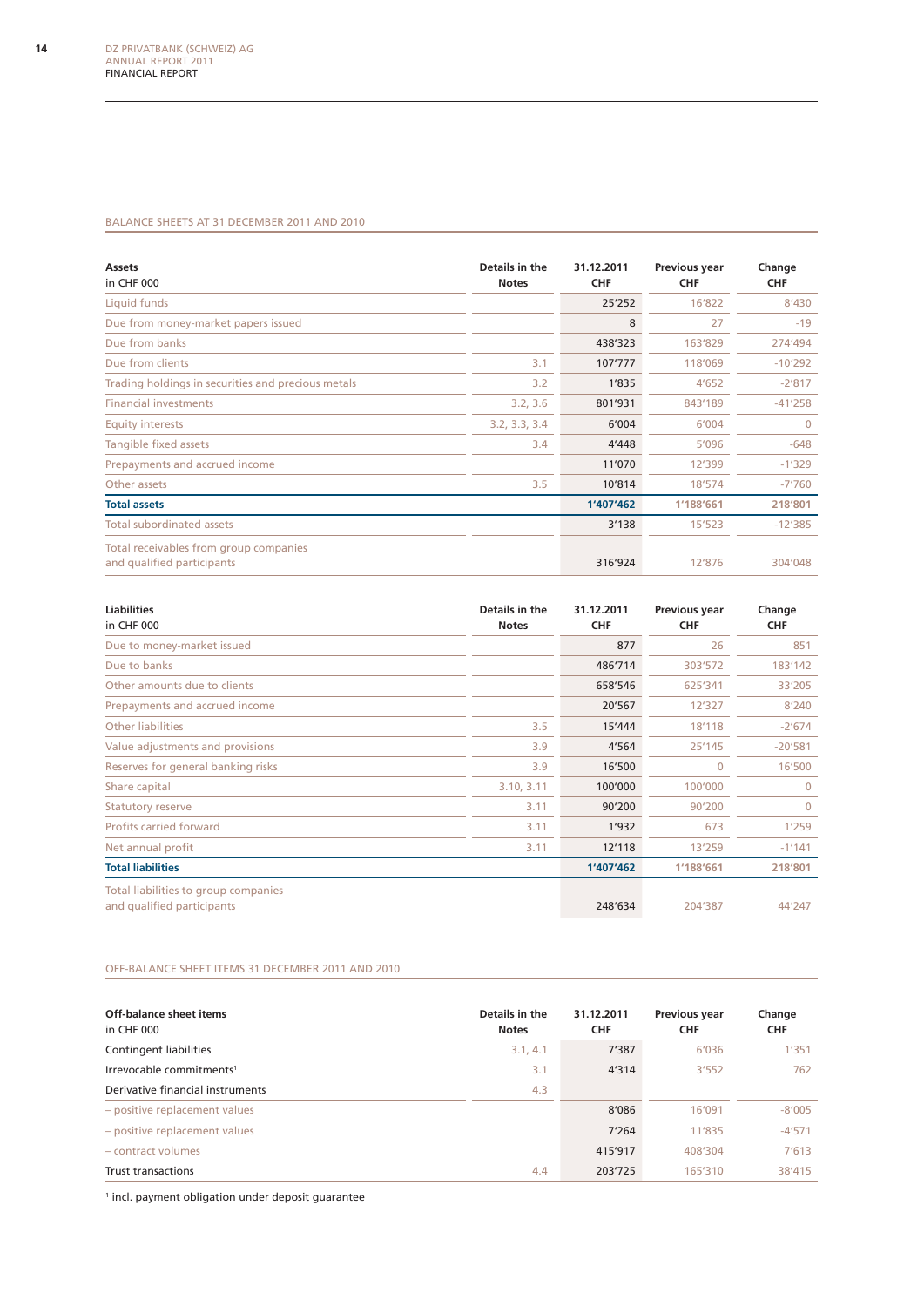#### Income statements 2011 and 2010

| Income and expenditure from normal banking business<br>in CHF 000 | Details in<br><b>Notes</b> | 31.12.2011<br><b>CHF</b> | <b>Previous year</b><br><b>CHF</b> | Change<br>CHF |
|-------------------------------------------------------------------|----------------------------|--------------------------|------------------------------------|---------------|
| Net interest income                                               |                            |                          |                                    |               |
| Interest and discount income                                      |                            | 3'486                    | 2'872                              | 614           |
| Interest and dividend income from trading portfolio               |                            | 19                       | 120                                | $-101$        |
| Interest and dividend income from trading portfolio               |                            | 17'719                   | 20'694                             | $-2'975$      |
| Interest expense                                                  |                            | $-3'585$                 | $-3'104$                           | $-481$        |
| Subtotal net interest income                                      |                            | 17'639                   | 20'582                             | $-2'943$      |
| Income from commission business and services                      |                            |                          |                                    |               |
| Commission income from credit business                            |                            | 41                       | 43                                 | $-2$          |
| Commission income from securities and investment business         |                            | 56'230                   | 67'315                             | $-11'085$     |
| Commission income from other services                             |                            | 7'231                    | 8'763                              | $-1'532$      |
| <b>Commission expense</b>                                         |                            | $-17'989$                | $-22'677$                          | 4'688         |
| Subtotal income from commission business and services             |                            | 45'513                   | 53'444                             | $-7'931$      |
| Income from trading activities                                    | 5.2                        | 4'607                    | 5'853                              | $-1'246$      |
| Other income from ordinary activities                             |                            |                          |                                    |               |
| Other ordinary income                                             |                            | 2'533                    | 889                                | 1'644         |
| Subtotal other income from ordinary activities                    |                            | 2'533                    | 889                                | 1'644         |
| <b>Operating expense</b>                                          |                            |                          |                                    |               |
| Personnel expense:                                                | 5.3                        | $-32'079$                | $-35'852$                          | 3'773         |
| General administrative expense                                    | 5.4                        | $-20'525$                | $-23'898$                          | 3'373         |
| <b>Subtotal operating expense</b>                                 |                            | $-52'604$                | $-59'750$                          | 7'146         |
| <b>Gross operating profit</b>                                     |                            | 17'688                   | 21'018                             | $-3'330$      |
| Depreciation on fixed assets                                      | 3.4                        | $-1'971$                 | $-2'637$                           | 666           |
| Value adjustments, provisions and losses                          |                            | $-4'102$                 | $-429$                             | $-3'673$      |
| Profit before extraordinary items                                 |                            | 11'615                   | 17'952                             | $-6'337$      |
| Extraordinary income                                              | 5.5                        | 3'983                    | 1'077                              | 2'906         |
| <b>Taxes</b>                                                      |                            | $-3'480$                 | $-5'770$                           | 2'290         |
| <b>Net annual profit</b>                                          |                            | 12'118                   | 13'259                             | $-1'141$      |

| <b>Profit appropriation</b><br>in CHF 000 | 31.12.2011<br><b>CHF</b> | <b>Previous year</b><br><b>CHF</b> | Change<br><b>CHF</b> |
|-------------------------------------------|--------------------------|------------------------------------|----------------------|
| Net annual profit                         | 12'118                   | 13'259                             | $-1'141$             |
| Profits carried forward                   | 1'932                    | 673                                | 1'259                |
| Distributable profit                      | 14'050                   | 13'932                             | 118                  |
| <b>Profit appropriation</b>               |                          |                                    |                      |
| Ordinary dividend                         | $\mathbf 0$              | $-12'000$                          | 12'000               |
| <b>Profits carried forward</b>            | 14'050                   | 1'932                              | 12'118               |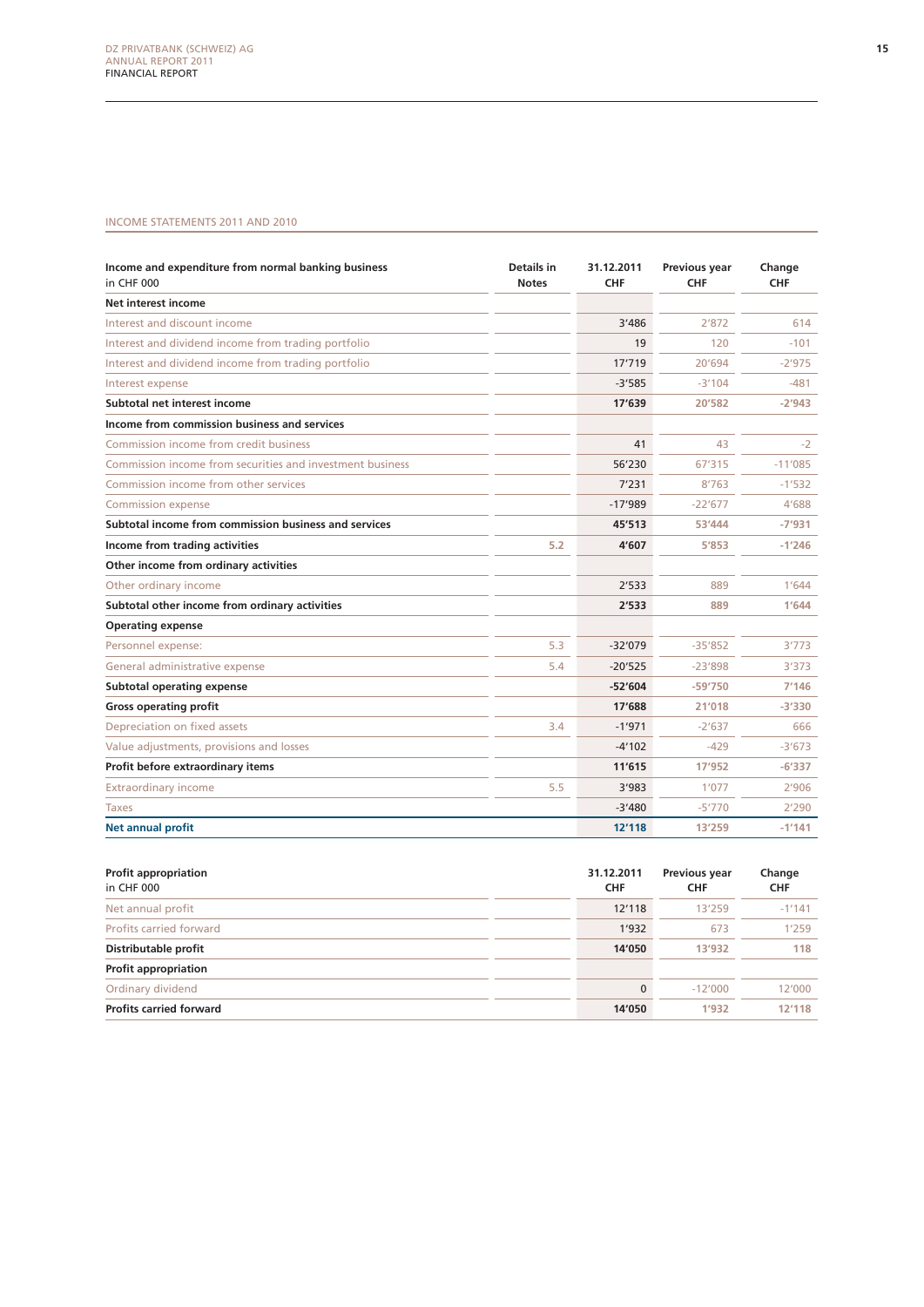#### Cash flow statements 2011 and 2010

| in CHF 000                                               |          | 31.12.2011 |                | Previous year |         |                |
|----------------------------------------------------------|----------|------------|----------------|---------------|---------|----------------|
|                                                          | Inflow   | Outflow    | <b>Balance</b> | Inflow        | Outflow | <b>Balance</b> |
| Net annual profit                                        | 12'118   |            |                | 13'259        |         |                |
| Depreciation on fixed assets                             | 1'971    |            |                | 2'637         |         |                |
| Value adjustments and provisions                         |          |            |                | 23'528        |         |                |
| Prepayments and accrued income                           | 1'329    |            |                | 11'020        |         |                |
| <b>Accruals and deferred income</b>                      | 8'240    |            |                |               | 9'466   |                |
| Previous year's dividend                                 |          | 12'000     |                |               | 12'000  |                |
| <b>Cash flow from operations</b><br>(internal financing) | 23'658   | 12'000     | 11'658         | 50'444        | 21'466  | 28'978         |
| <b>Equity interests</b>                                  |          |            |                |               | 4'559   |                |
| Other tangible fixed assets                              |          | 1'323      |                |               | 2'117   |                |
| <b>Inflows from fixed asset transactions</b>             | $\bf{0}$ | 1'323      | $-1'323$       | $\bf{0}$      | 6'676   | $-6'676$       |
| Due from banks (over 90 days)                            |          | 200'892    |                |               | 29'504  |                |
| Due to banks (over 90 days)                              | 70'810   |            |                |               | 10'000  |                |
| <b>Interbank business</b>                                | 70'810   | 200'892    | $-130'082$     | 0             | 39'504  | $-39'504$      |
| Due from clients                                         | 10'292   |            |                |               | 10'264  |                |
| Other amounts due to clients                             | 33'205   |            |                | 2'290         |         |                |
| <b>Client business</b>                                   | 43'497   | $\bf{0}$   | 43'497         | 2'290         | 10'264  | $-7'974$       |
| Trading holdings in securities and precious metals       | 2'817    |            |                |               | 889     |                |
| <b>Financial assets</b>                                  | 37'177   |            |                | 536'184       |         |                |
| <b>Capital market transactions</b>                       | 39'994   | 0          | 39'994         | 536'184       | 889     | 535'295        |
| Other assets                                             | 7'760    |            |                |               | 11'263  |                |
| <b>Other liabilities</b>                                 |          | 2'674      |                | 6'014         |         |                |
| <b>Other balance sheet items</b>                         | 7'760    | 2'674      | 5'086          | 6'014         | 11'263  | $-5'249$       |
| <b>Cash flow from banking activities</b>                 | 162'061  | 203'566    | -41'505        | 544'488       | 61'920  | 482'568        |
| Liquid funds                                             |          | 8'430      |                | 8'817         |         |                |
| Due from banks (up to 90 days)                           |          | 73'602     |                | 15'206        |         |                |
| Due to banks (up to 90 days)                             | 112'332  |            |                |               | 528'730 |                |
| Due from money-market papers issued                      | 19       |            |                |               | 27      |                |
| Due to money-market papers issued                        | 851      |            |                |               | 136     |                |
| <b>Change in liquidity</b>                               | 113'202  | 82'032     | 31'170         | 24'023        | 528'893 | $-504'870$     |
| <b>Total inflow</b>                                      | 298'921  |            |                | 618'955       |         |                |
| <b>Total outflow</b>                                     |          | 298'921    | $\mathbf{0}$   |               | 618'955 | $\mathbf{0}$   |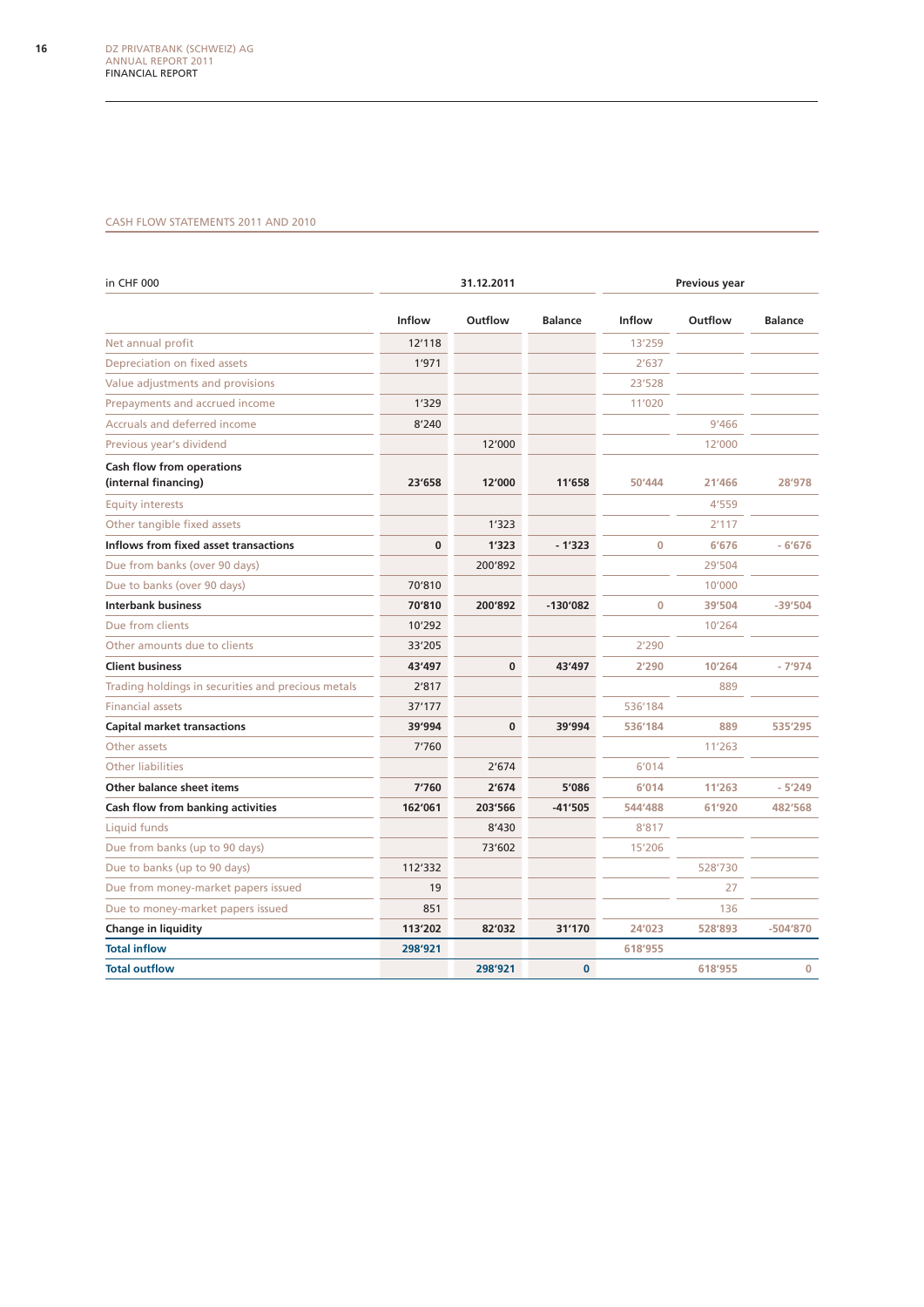Report of the statutory auditor to the general meeting of DZ Privatbank (Schweiz) AG, Zurich

#### Auditor's report

#### Zurich, 6 February 2012

As statutory auditor, we have audited the enclosed financial statements of DZ PRIVATBANK (Schweiz) AG, which comprise the balance sheet, income statement, cash flow statement and Notes (pages  $14 - 33$ ) for the financial year ended 31 December 2011.

#### Responsibility of the Board of Directors

The Board of Directors is responsible for the preparation of the financial statements in accordance with the requirements of Swiss law and the company's articles of incorporation. This responsibility includes designing, implementing and maintaining an internal control system relevant to the preparation of financial statements that are free from material misstatement, whether due to fraud or error. The Board of Directors is further responsible for selecting and applying appropriate accounting policies and making accounting estimates that are reasonable in the circumstances.

#### Responsibilities of the Auditor

Our responsibility is to express an opinion on these financial statements based on our audit. We conducted our audit in accordance with Swiss law and Swiss Auditing Standards. Those standards require that we plan and perform the audit to obtain reasonable assurance whether the financial statements are free from material misstatement. An audit involves performing procedures to obtain audit evidence about the amounts and disclosures in the financial statements. The procedures selected depend on the auditor's judgement, including the assessment of the risks of material misstatement of the financial statements, whether due to fraud or error. In making those risk assessments, the auditor considers the internal control system relevant to the entity's preparation of the financial statements in order to design audit procedures that are appropriate in the circumstances, but not for the purpose of expressing an opinion on the effectiveness of the entity's internal control system. An audit also includes evaluating the appropriateness of the accounting policies used and the reasonableness of accounting estimates made, as well as evaluating the overall presentation of the financial statements. We believe that the audit evidence we have obtained is sufficient and appropriate to provide a basis for our audit opinion.

#### Auditor's opinion

In our opinion, the financial statements for the year ended 31 December 2011 comply with Swiss law and the company's articles of incorporation.

#### Report on other legal requirements

We confirm that we meet the legal requirements on licensing according to the Auditor Oversight Act (AOA) and independence (article 728 Code of Obligations (CO) and article 11 AOA), and that there are no circumstances incompatible with our independence. In accordance with article 728a paragraph 1 item 3 CO and Swiss Auditing Standard 890, we confirm that an internal control system exists, which has been designed for the preparation of financial statements according to the instructions of the Board of Directors. We further confirm that the proposed appropriation of available earnings complies with Swiss law and the company's articles of incorporation. We recommend that the financial statements submitted to you be approved.

Ernst & Young AG

Patrick Schwaller Matthias Bühler Licensed audit expert Licensed audit expert

(Head auditor in charge)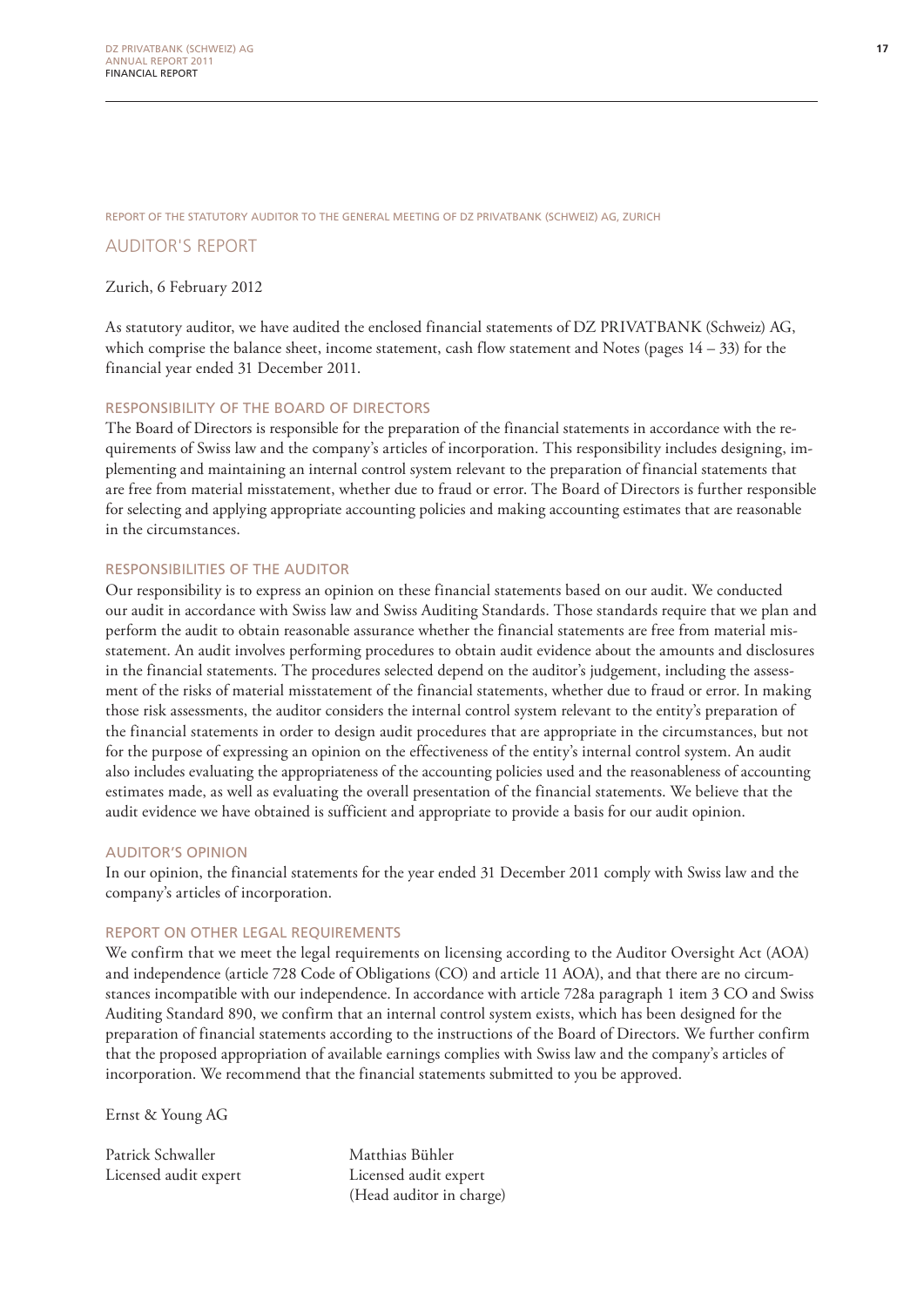# NOTES ON THE financial report

# 1. Notes on business operations and staff

As of the reporting date DZ PRIVATBANK (Schweiz) AG is a 100 %-owned subsidiary of DZ PRIVATBANK S.A., Luxembourg, which in turn is a 70 % subsidary of DZ BANK AG Deutsche Zentral-Genossenschaftsbank, Frankfurt am Main. 19 % of the shares are owned by WGZ Bank AG Westdeutsche Genossenschafts-Zentralbank, Düsseldorf, and 11 % by around 200 German cooperative banks.

DZ PRIVATBANK (Schweiz) AG focuses on the private client business and asset management and investment advice, including loans against securities, and represents the centre of excellence of the DZ PRIVATBANK Group and the cooperative financial network for private banking in Switzerland. DZ PRIVATBANK Schweiz is the sole shareholder in IPConcept (Schweiz) AG, a fund management company which serves as a centre of excellence on all aspects of funds in Switzerland.

The Bank's strategic focus is thus on its collaboration with the German cooperative financial network.

As at the end of 2011 the total number of full time equivalent staff stood at 191.5 compared with 180.6 a year earlier. There are 6 trainees, as in the previous year.

The business activities listed below have a significant influence on the Bank's risk exposure and income position.

#### Commission business and services

Commission business and services are the main source of income for DZ PRIVATBANK Schweiz. The commission income comes mainly from investment advice and asset management. These services are used primarily by private and institutional clients. DZ PRIVATBANK Schweiz also offers fund-based securities accounts and fund-linked asset management.

#### Balance sheet operations

Balance-sheet operations also account for a substantial proportion of the Bank's revenue. In line with the overall direction of its lending strategy, the Bank focuses here on loans backed by securities.

DZ PRIVATBANK (Schweiz) AG's financial investments comprise a strategic portfolio of securities with a medium to long-term investment horizon. Rating requirements and decision-making procedures are applied.

Money-market business is primarily short-term. A large proportion of transactions is effected within the Group. The structure of the balance sheet is managed by using interest-rate swaps to control interest risk.

#### **TRADING**

Almost all our trading in foreign exchange, precious metals and securities is related to client-led transactions. The Bank therefore has no significant proprietary-trading holdings.

#### Risk assessment

At its meeting in September 2011 the Board of Directors addressed the significant risks to which the Bank is exposed in its regular review of its risk policy These risks relate to credit and default risks, market risks, liquidity risks, operational risks, risks from participations and strategic and reputation-related risks. Riskreduction measures and internal controls (including reporting) were also included in the assessment.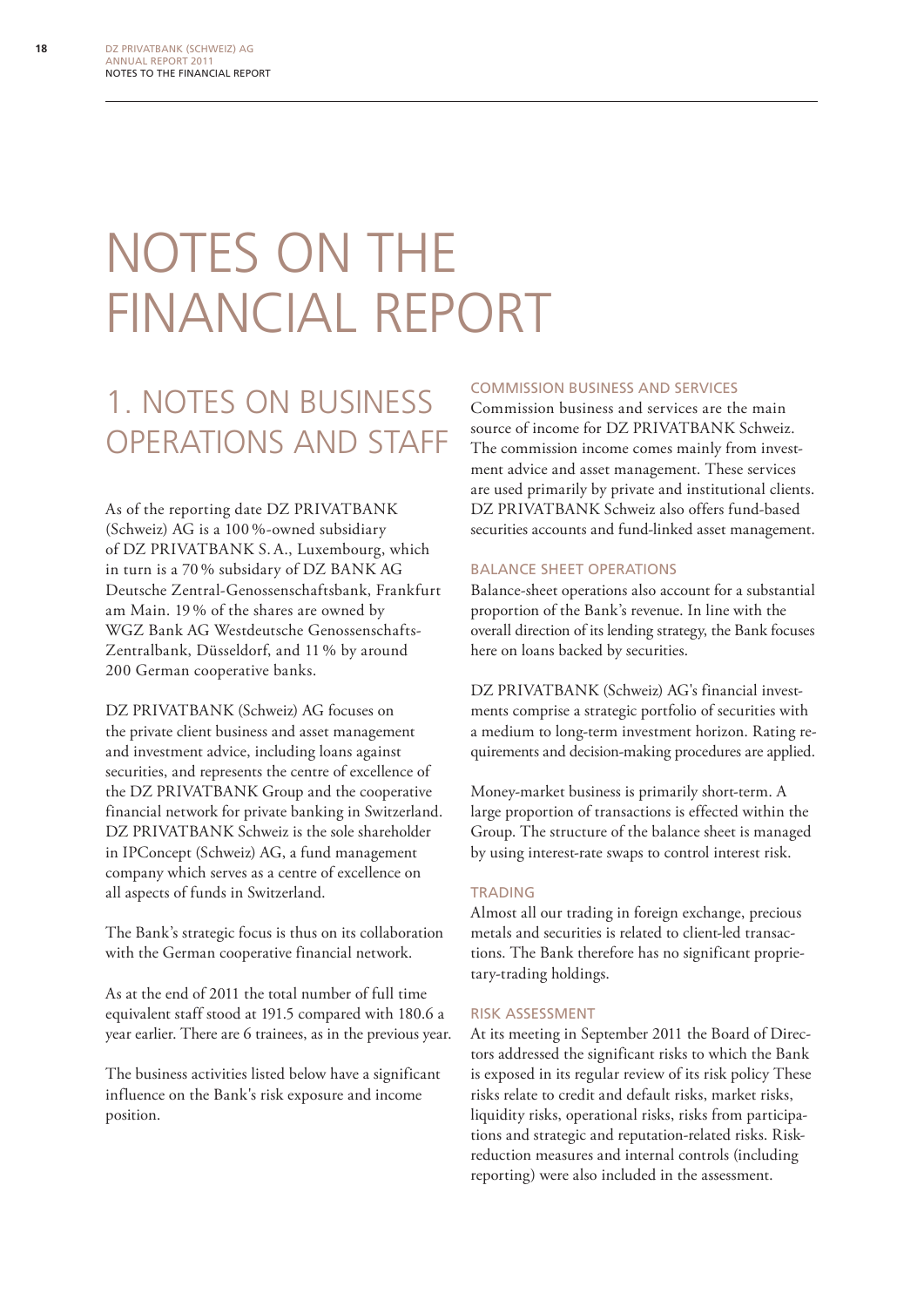#### Risk management

The Board of Directors is the highest governing body in the risk management organisation. It establishes the risk policy and defines in this the risk philosophy, organisation and responsibilities as well as risk measurement and risk control. The risk policy is regularly reviewed for its suitability and forms the basis for the risk management system. Limits are set for individual risks, and adherence to these is monitored continuously. Trading positions are valued daily. Responsibility for risk monitoring and trading is separated at the Executive Board level.

The Board of Directors and all the Bank's managers are regularly informed of its net assets, liquidity, financial position and results of operations – and also of potential risks – by means of an appropriate management information and reporting system. As part of an efficient risk-control system, a Risk Control Committee comprising members from different areas meets on a regular basis to monitor closely and document the abovementioned risks and define measures.

#### Credit and default risks

Credit and default risks are limited by means of risk diversification, quality requirements, cover margins and counterparty limits (authority rules). They are regularly monitored by organisational measures. Active lending business is primarily restricted to loans to private clients and companies covered by securities or guarantees, subject to strict application of the lending criteria and cover margins, appropriate diversification of security portfolios and daily scrutiny of positions.

Defined credit-rating requirements are applied when selecting our own current investments in line with the defined investment strategy. The individual items are subject to ongoing and close monitoring. Appropriate provision was made for all latent and identifiable risks.

#### Interest rate risks

Interest-rate risks are periodically calculated and quantified using NPV simulations and model calculations. Risk diversification is performed through suitable balance sheet measures or by employing financial derivative instruments. Fundamental decisions relating to management of the balance-sheet structure are taken by the Treasury Committee, which meets on a regular basis.

#### Other market risks and liquidity risks

Market risks affecting the Bank's own positions in securities, foreign exchange and precious metals are restricted by a risk-limit system and are monitored daily The tradability of the Bank's own positions is reviewed regularly. Liquidity risks are monitored as required by banking legislation and using simulated scenarios.

#### Operational risks

Operational risks are restricted by an appropriate and effective organisational structure, combined with a comprehensive system of directives. Regular staff training is conducted to promote risk awareness. The Internal Audit department reviews the suitability and effectiveness of the internal control system and reports the results directly to the Board of Directors.

As part of the implementation of Basel II, the bank applies the Swiss standard approach (SA-CH) to credit risks and the Swiss basic indicator approach (BIA-CH) to operational risks.

Through DZ PRIVATBANK S.A., DZ PRIVATBANK Schweiz is also closely involved in the Group's integrated risk and capital control system, which covers the management and control of all risk categories.

#### Compliance and reputation-related / and legal risks

The Tax, Legal & Compliance Department ensures that business operations are carried out in compliance with the prevailing regulatory requirements (including FINMA Circular 2008/24) and the duty of care of a financial intermediary. It also ensures compliance with the ongoing requirements and developments emanating from the supervisory authority, the legislature and other bodies, and that directives and rules are amended in the light of regulatory changes. Checks are also made to ensure that the appropriate legal and regulatory specifications are implemented.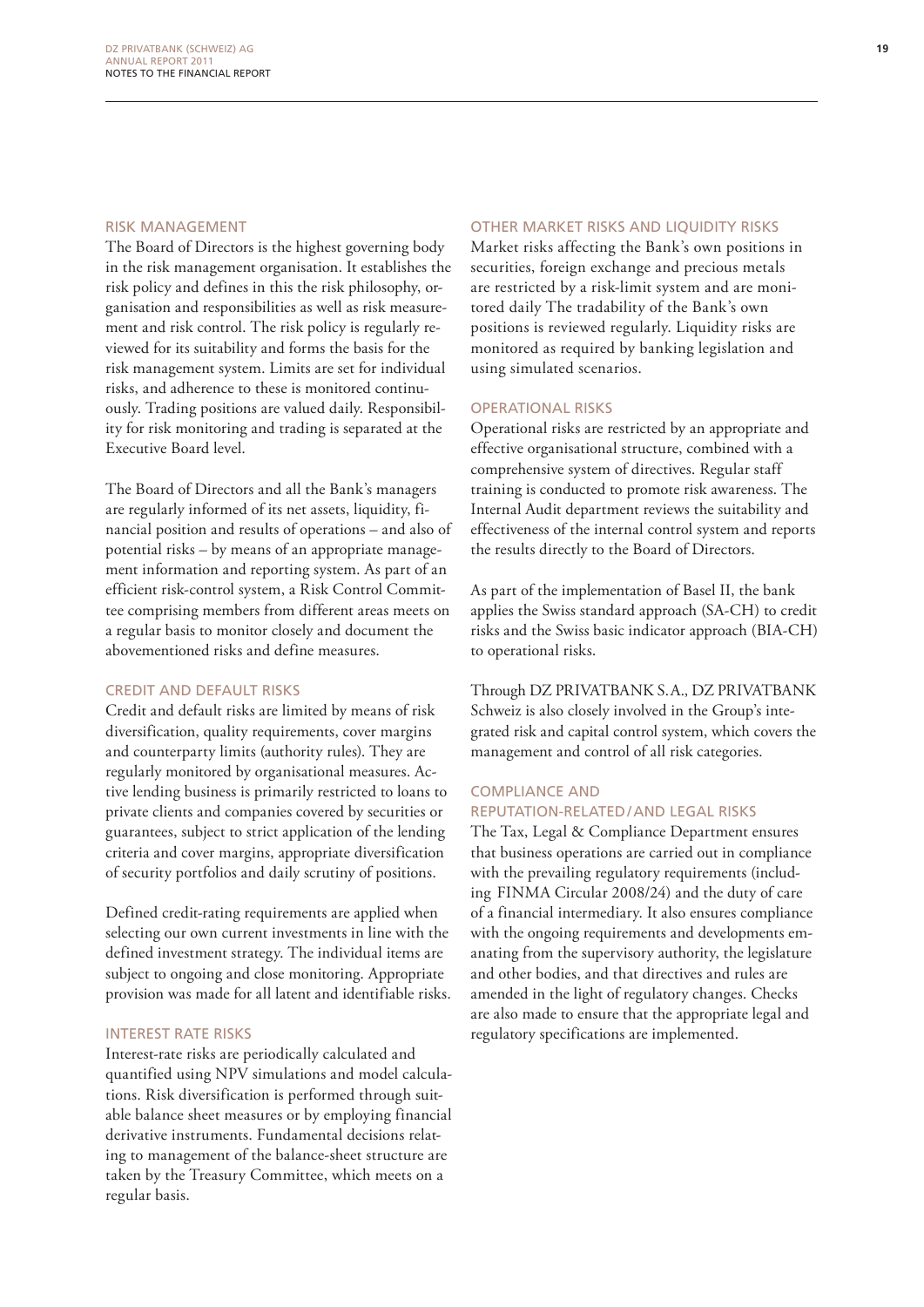The Data Protection Officer acts as a central point of contact for issues concerning data protection and makes sure that the appropriate legal and regulatory specifications are implemented.

The Bank consults both its own internal advisers and external lawyers and taxation specialists to assess legal and taxation risks.

#### Capital adequacy

Capital adequacy is disclosed in accordance with FINMA Circular 2008/22 no. 5 in the Annual Report of the DZ BANK Group.

#### Outsourcing of business

Some services are outsourced, primarily for technical reasons, in compliance with the relevant FINMA regulations Both the Tax, Legal and Compliance Department and Internal Audit ensure that these regulations are observed. All employees of the service providers concerned are contractually bound by banking secrecy, which ensures that confidentiality is maintained. All data processing takes place in Switzerland.

The following services are affected:

- mail services
- internal applications (SIC, EUROSIC, SWIFT and SECOM/SIX SIS)
- technical support for the client/server structure and PCs

# 2. Accounting and valuation **PRINCIPLES**

#### General principles

The Bank's accounts, valuations and balance sheet are drawn up in accordance with the requirements of the Swiss Code of Obligations (OR), the Swiss Banking Act (BankG) and the related ordinance (BankV), as well as the guidelines of the Federal Financial Market Authority (FINMA) and the Swiss GAAP FER professional recommendations applicable to banks.

All transactions concluded by the balance-sheet date are recorded in updated form. All transactions are reported in accordance with the trade-date principle.

#### Changes compared with the previous year

In accordance with Group guidelines, the other taxed provisions under the balance sheet item "value adjustments and provisions" in an amount of CHF 16.5 million were reclassified by means of a change in purpose to the "reserves for general banking risks" balance sheet position (see note 3.9).

#### Foreign currencies

Holdings of foreign exchange and banknotes and precious metal accounts are converted at the mid-rates on the balance sheet date.

Foreign-currency transactions during the year are converted at the rate at the time of the transaction.

Exchange rates for foreign currencies

|     | 2011    | 2010    |
|-----|---------|---------|
| EUR | 1.2162  | 1.2524  |
| USD | 0.94016 | 0.93574 |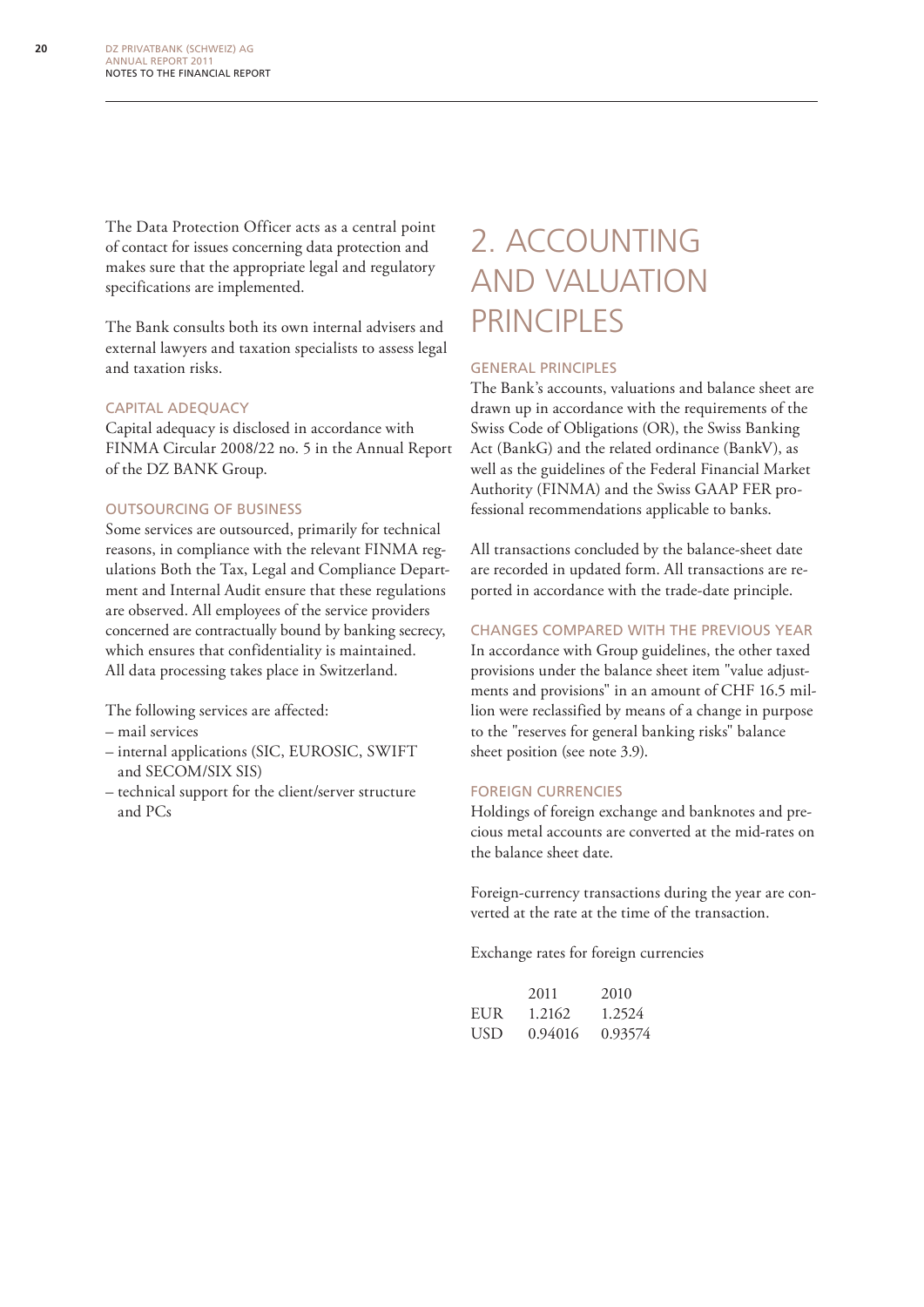#### Liquid funds, money market papers, due from banks and borrowings

These items are generally reported at nominal value. In the case of discounted papers, the discount is included in the income statement over the time to maturity. Repo transactions are treated as advances covered by securities. The interest income from repo transactions is amortised over the term of the underlying transactions.

#### Due from clients

Amounts due from clients are reported at nominal value.

Doubtful debts, i.e. in relation to which it is unlikely that the debtor will be in a position to meet its future obligations, are valued individually and the depreciation is covered by itemised bad debt provisions. Value impairment is measured as the difference between the book value of the receivable and the amount that is likely to be collectible, taking account of counterparty risk and the net proceeds from the sale of any collateral.

All amounts due from customers are periodically reviewed to identify default risks. Interest and commission income that is more than 90 days overdue is not included in the income statement until it has been paid.

#### Trading holdings in securities and precious metals

These are valued and reported at fair value which corresponds to a price set on a price-efficient, liquid market.

Interest and dividend income from trading holdings in securities is credited to the interest and dividend income from trading holdings item. No capital refinancing costs are charged against the trading profit.

#### Financial assets

Held-to-maturity debt instruments are reported in the balance sheet at acquisition cost. Premiums and discounts are entered directly under financial investments. Realised gains from early disposal or repayment are entered under other assets/liabilities and amortised over the residual maturity under interest income.

Value impairments related to credit rating are reported in the income statement under the "Value adjustments, provisions and losses" item.

Equity positions are valued at the lower of cost or market value.

Only physical holdings used to cover liabilities arising from precious metal accounts are reported under precious metals. Like liabilities, they are reported at market value.

#### Equity interests

These items are carried at cost, minus write-downs necessitated by operational factors.

#### Tangible fixed assets

Investments in tangible fixed assets are capitalised and valued according to the historical cost principle if they are used over more than one accounting period Small acquisitions are immediately charged to general administrative expenses.

They are depreciated on a straight-line basis over their expected useful life, which is:

#### *Leasehold improvements*

– remaining lease agreement term, maximum of 8 years

#### *Other tangible fixed assets*

| – IT hardware             | maximum of 3 years        |
|---------------------------|---------------------------|
| – furniture               | maximum of 8 years        |
| - machinery and equipment | maximum of 5 years        |
| - Vehicles                | max. of 5 years           |
|                           | (from first registration) |
| Other (intangible assets) |                           |
| - IT software             | maximum of 5 years        |
|                           |                           |

Additional depreciation may be applied. The value of fixed assets is reviewed annually.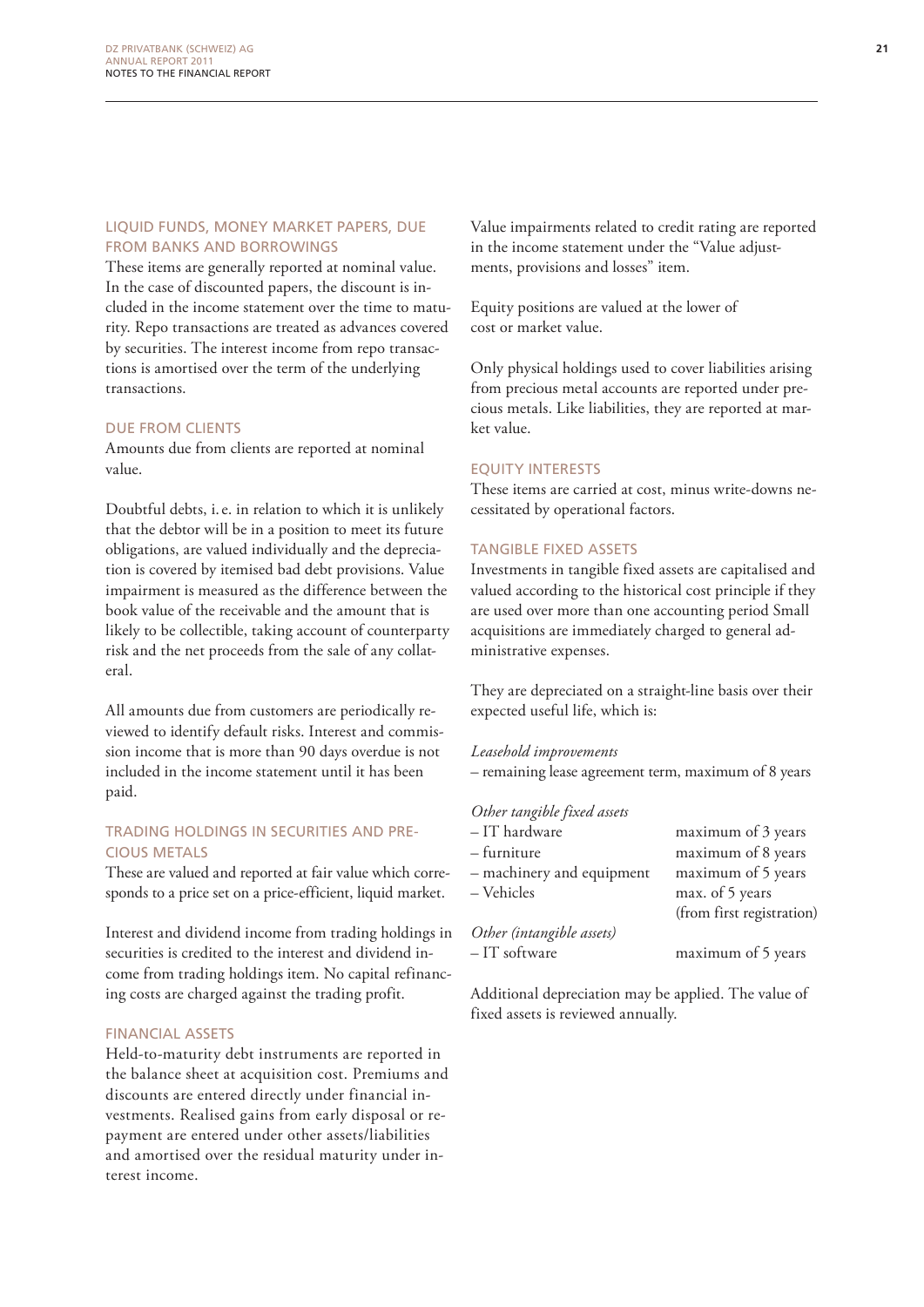#### Value adjustments and provisions

Individual value adjustments are deducted directly from the corresponding asset items. Appropriate provisions are made under this item for identifiable risks in off-balance-sheet items and for other operationally identifiable risks. The other provisions may include undisclosed reserves.

#### Pension obligations

The Bank's employees are affiliated to a contributory collective foundation under the Federal Act on pension benefits (BVG). This takes the form of a defined-contribution scheme. As required by FINMA's accounting regulations, provisions are formed for liabilities to the pension scheme existing as of the balance sheet date.

Any commercial benefit (e. g. employer's contribution reserve) is not capitalised but reported in the Notes.

#### **TAXES**

Current taxes are reported under this expense item. Non-recurrent and transaction-based taxes are not included in this item.

#### CONTINGENT LIABILITIES, IRREVOCABLE UNDERtakings, call and additional liabilities, commitment credits

Off-balance-sheet transactions are entered at their nominal value. Provisions for risks arising on these items are made under the value adjustments and provisions item.

#### Derivative financial instruments

Financial derivatives are employed in asset and liability management and in securities, foreign-exchange and precious-metal trading for the account both of third parties and of the Bank itself.

Financial derivatives that are outstanding on the balance sheet date are treated as off-balance-sheet items. Replacement costs are given in the Notes, together with contract volumes.

All financial derivatives are reported at fair value under Other assets and Other liabilities.

Profit from derivatives used to manage the balancesheet structure in order to control interest-rate risks is reported in the interest income item.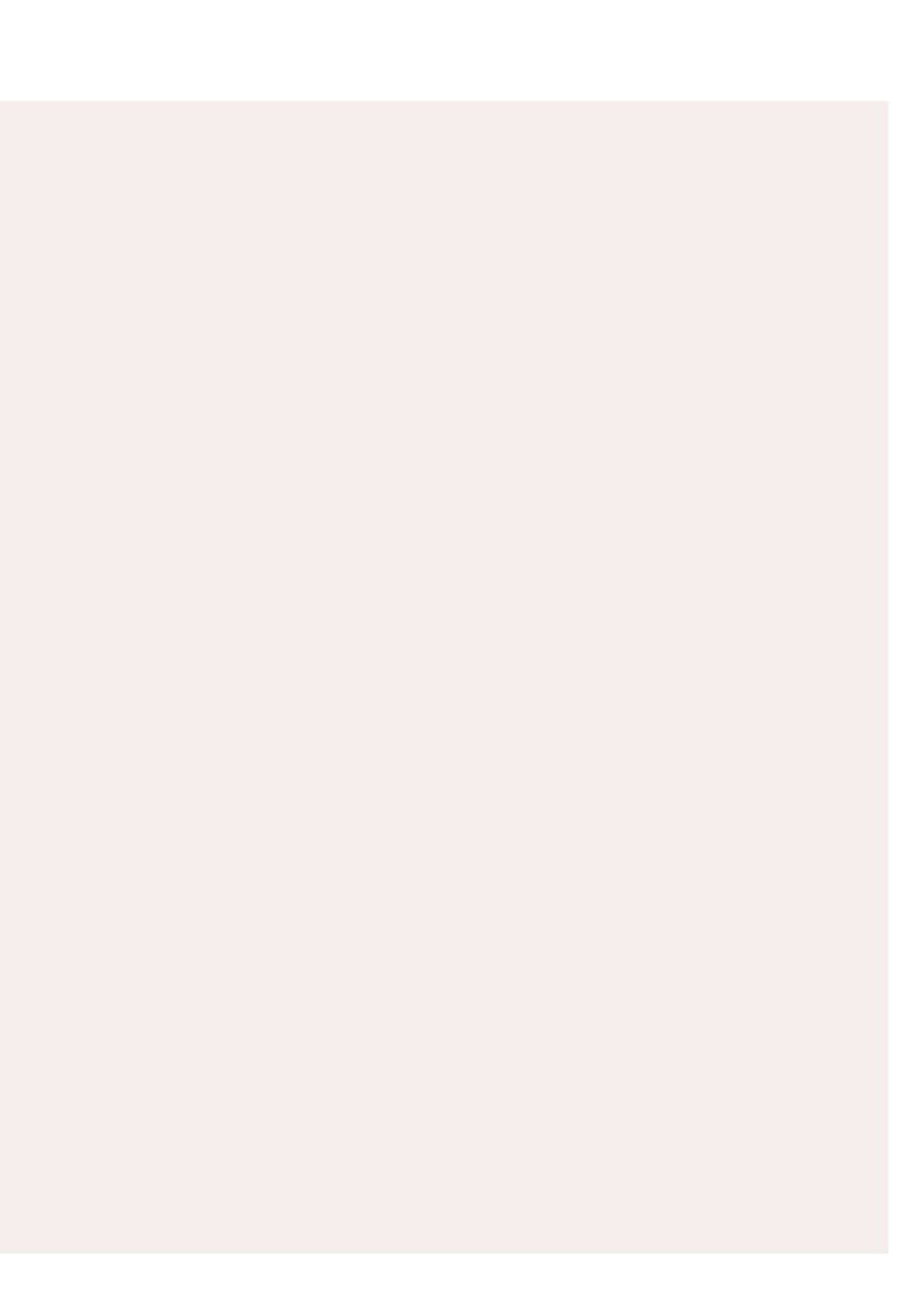# 3. Information on the balance sheet

3.1 Summary of the collateral relating to loans and off-balance sheet transactions

| in CHF 000                           |                                               |         |                  |         |
|--------------------------------------|-----------------------------------------------|---------|------------------|---------|
|                                      | other<br>Mortgage<br>collateral<br>collateral |         | no<br>collateral | Total   |
| Loans                                |                                               |         |                  |         |
| Due from clients                     | $\overline{0}$                                | 107'629 | 148              | 107'777 |
| <b>Total loans in financial year</b> | $\Omega$                                      | 107'629 | 148              | 107'777 |
| <b>Previous year</b>                 | $\Omega$                                      | 117'951 | 118              | 118'069 |
| <b>Off-balance sheet</b>             |                                               |         |                  |         |
| <b>Contingent liabilities</b>        | $\mathbf{0}$                                  | 5'668   | 1'719            | 7'387   |
| Irrevocable commitments              | $\overline{0}$                                | 0       | 4'314            | 4'314   |
| <b>Total off-balance sheet items</b> | $\bf{0}$                                      | 5'668   | 6'033            | 11'701  |
| <b>Previous year</b>                 | $\overline{0}$                                | 6'036   | 3'552            | 9'588   |

3.2 Breakdown of trading holdings into securities and precious metals, financial investments and equity interests

3.2.1 Trading holdings in securities and precious metals

| in CHF 000                                                                               | <b>Financial year</b> | <b>Previous year</b> |
|------------------------------------------------------------------------------------------|-----------------------|----------------------|
| Debt instruments                                                                         | 1'713                 | 4'590                |
| – listed                                                                                 | 1'713                 | 4'590                |
| <b>Fund units</b>                                                                        | 21                    | 17                   |
| <b>Precious metals</b>                                                                   | 101                   | 45                   |
| Total trading holdings in securities and precious metals                                 | 1'835                 | 4'652                |
| - of which securities eligible for use in repo transactions as per liquidity regulations | 123                   | 131                  |

#### 3.2.2 Financial investment

| in CHF 000                                                                               | Book value            |               | Fair value            |                      |
|------------------------------------------------------------------------------------------|-----------------------|---------------|-----------------------|----------------------|
|                                                                                          | <b>Financial year</b> | Previous year | <b>Financial year</b> | <b>Previous year</b> |
| <b>Debt instruments</b>                                                                  | 799'367               | 840'771       | 777'694               | 824'628              |
| - of which intended to be held to maturity                                               | 799'367               | 840'771       | 777'694               | 824'628              |
| <b>Precious metals</b>                                                                   | 2'564                 | 2'418         | 2'564                 | 2'418                |
| <b>Total financial investments</b>                                                       | 801'931               | 843'189       | 780'258               | 827'046              |
| - of which securities eligible for use in repo transactions as per liquidity regulations | 274'326               | 253'034       |                       |                      |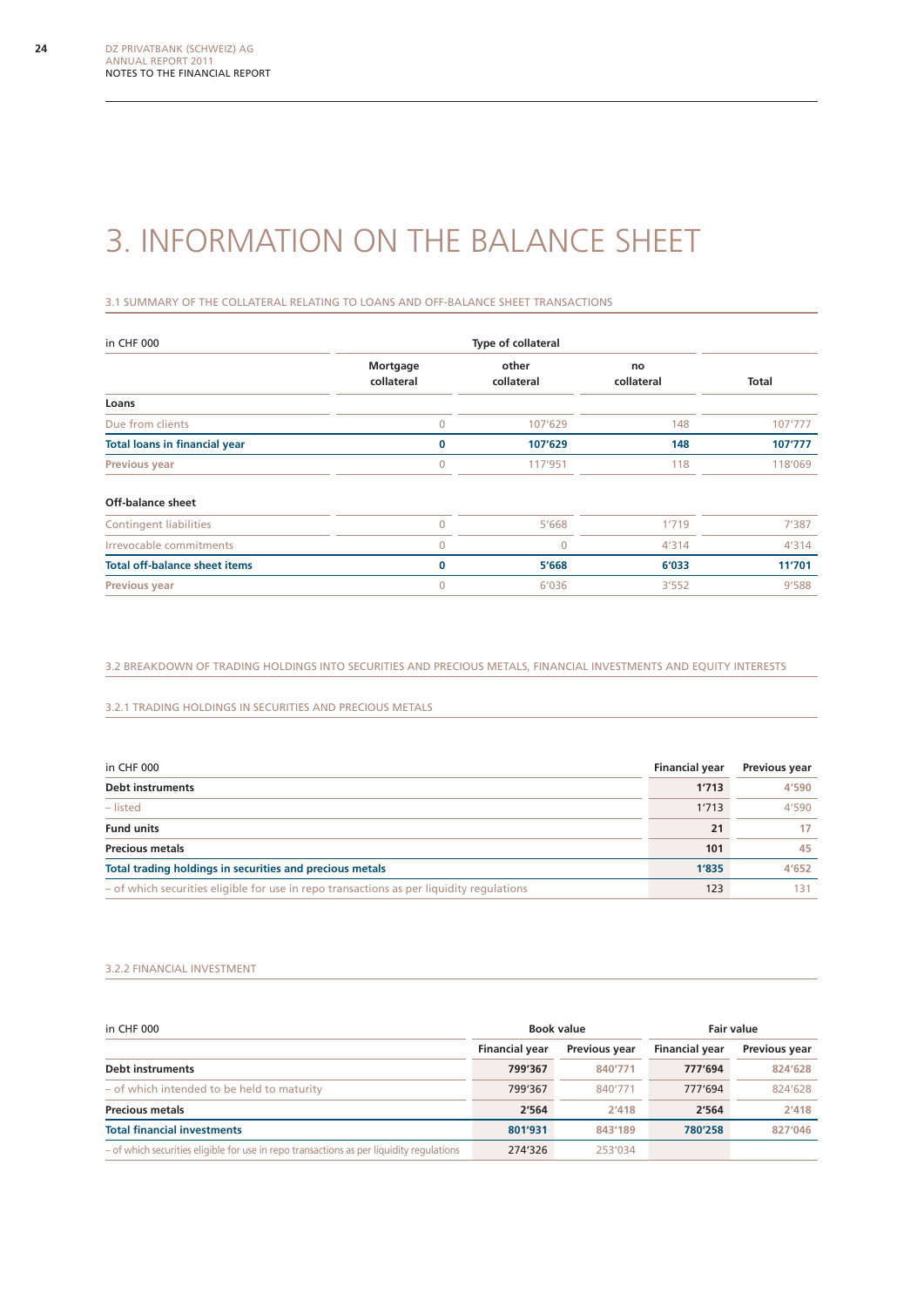#### 3.2.3. Equity interests

| in CHF 000                    | <b>Financial year</b> | Previous year |
|-------------------------------|-----------------------|---------------|
| without market value          | 6'004                 | 6'004         |
| <b>Total equity interests</b> | 6'004                 | 6'004         |

#### 3.3 Details of significant equity interests

| in CHF 000                                    |                    | <b>Financial year</b> | Previous year |         |  |
|-----------------------------------------------|--------------------|-----------------------|---------------|---------|--|
| Company name and registered office            | operations         | <b>Share capital</b>  | % held        | % held  |  |
| Reported in the balance sheet under holdings: |                    |                       |               |         |  |
| IPConcept (Schweiz) AG, Zurich                | Investment company | 6'500<br>(CHF)        | $100\%$       | $100\%$ |  |

#### 3.4 Movements in fixed assets

| in CHF 000                    | Acquisition<br>cost | Accumulated<br>depreciation to<br>date | Book value<br>End of previous<br>year | Reclassification | Investments | <b>Divestments</b> | Depreciation | Book value end<br>Financial year |
|-------------------------------|---------------------|----------------------------------------|---------------------------------------|------------------|-------------|--------------------|--------------|----------------------------------|
| <b>Equity interests</b>       |                     |                                        |                                       |                  |             |                    |              |                                  |
| <b>Majority interests</b>     | 7'404               | $-1'400$                               | 6'004                                 | $\mathbf 0$      | 0           | 0                  | 0            | 6'004                            |
| <b>Total equity interests</b> | 7'404               | $-1'400$                               | 6'004                                 | 0                | 0           | 0                  | 0            | 6'004                            |
| <b>Tangible fixed assets</b>  |                     |                                        |                                       |                  |             |                    |              |                                  |
| Leasehold improvements        | 5'505               | $-5'283$                               | 222                                   | $\mathbf 0$      | 68          | $\mathbf 0$        | $-70$        | 220                              |
| Other tangible fixed assets   | 6'757               | $-5'706$                               | 1'051                                 | $\mathbf 0$      | 799         | 0                  | $-554$       | 1'296                            |
| Other                         | 10'554              | $-6'731$                               | 3'823                                 | $\mathbf 0$      | 456         | $\mathbf{0}$       | $-1'347$     | 2'932                            |
| <b>Total fixed assets</b>     | 22'816              | $-17'720$                              | 5'096                                 | 0                | 1'323       | 0                  | $-1'971$     | 4'448                            |

| Additional details in relation to movements in fixed assets |       |
|-------------------------------------------------------------|-------|
| Fire insurance value of other tangible fixed assets         | 8'450 |
| Obligations: future operating lease payments                |       |

#### 3.5 Other assets and other liabilities

| in CHF 000                                                  | <b>Financial year</b> |                          | Previous year |                          |  |
|-------------------------------------------------------------|-----------------------|--------------------------|---------------|--------------------------|--|
|                                                             | Other assets          | <b>Other liabilities</b> |               | <b>Other liabilities</b> |  |
| Replacement values from derivative financial<br>instruments |                       |                          |               |                          |  |
| Contracts as proprietary trader                             |                       |                          |               |                          |  |
| - Trading holdings                                          | 7'388                 | 6'677                    | 16'091        | 9'897                    |  |
| - Balance sheet structure management (hedging)              | 698                   | 587                      | $\Omega$      | 1'938                    |  |
| <b>Adjustment account</b>                                   | $\mathbf{0}$          | 417                      | 1'197         | $\Omega$                 |  |
| Other                                                       | 2'728                 | 7'763                    | 1'286         | 6'283                    |  |
| <b>Total other assets and liabilities</b>                   | 10'814                | 15'444                   | 18'574        | 18'118                   |  |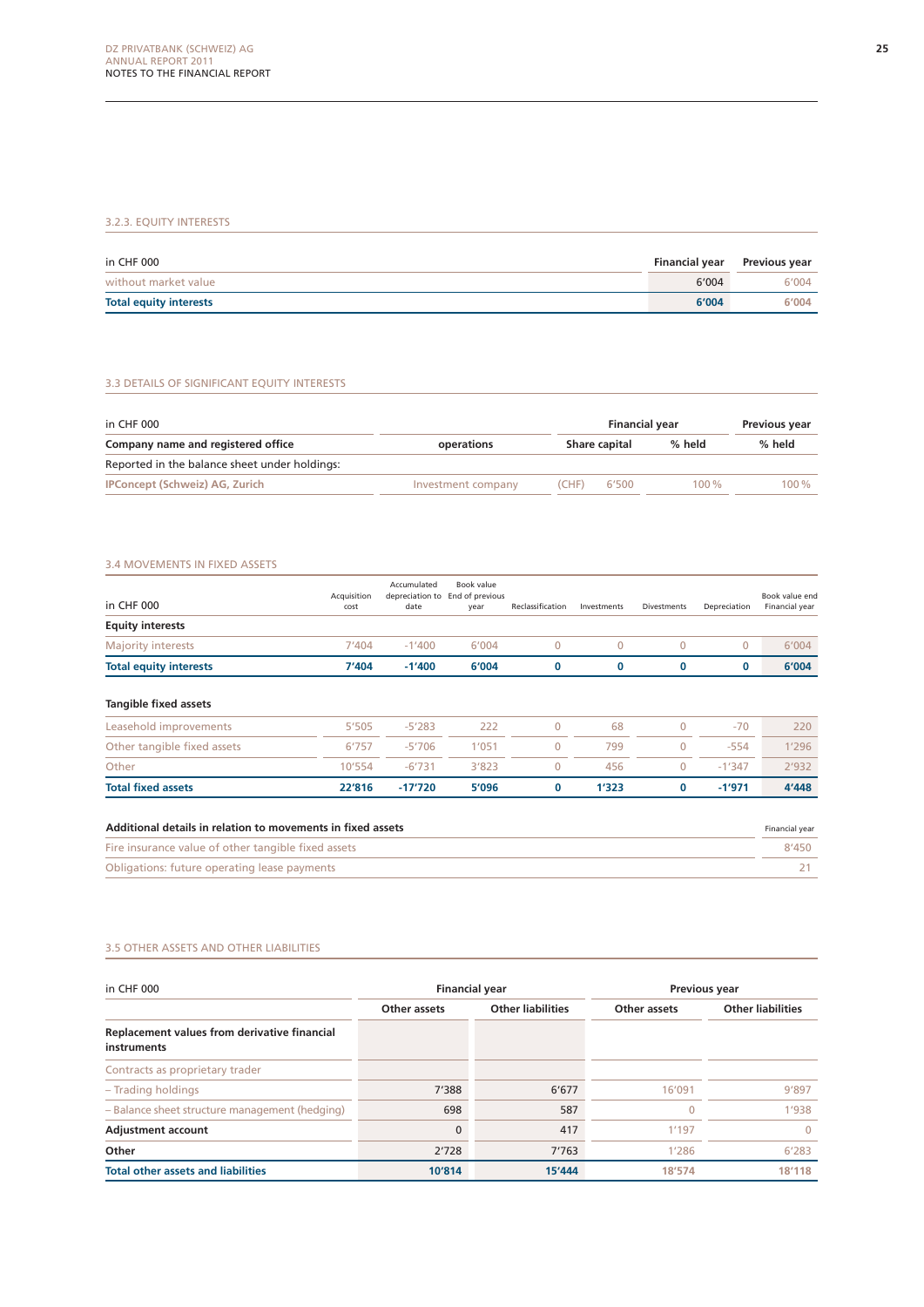#### 3.6 Assets pledged or assigned as security for the Bank's own liabilities and assets subject to reservation of title

#### 3.6.1 Pledged assets

| in CHF 000                  |                   | <b>Financial year</b> | Previous year |                     |  |
|-----------------------------|-------------------|-----------------------|---------------|---------------------|--|
|                             | <b>Book value</b> | of which drawn upon   | Book value    | of which drawn upon |  |
| Assets pledged              |                   |                       |               |                     |  |
| Due from banks              | 8'100             | 8'100                 | 6'100         | 5'900               |  |
| <b>Financial assets</b>     | 13'374            | 469                   | 14'871        | 1'698               |  |
| <b>Total assets pledged</b> | 21'474            | 8'569                 | 20'971        | 7'598               |  |

#### 3.6.2 Securities lending and repo agreements

| in CHF 000                                                                           | <b>Financial year</b> | Previous year |
|--------------------------------------------------------------------------------------|-----------------------|---------------|
| Liabilities from repurchase transactions                                             | 284'775               | 40'077        |
| of which with DZ BANK Group                                                          | 72'972                | 40'077        |
| Liabilities from the Bank's own securities transferred under repurchase transactions | 283'079               | 40'079        |
| of which granted an unrestricted right of onward sale                                |                       |               |
| or pledge                                                                            | 283'079               | 40'079        |
| of which eligible for repo transactions with the European Central Bank               | 74'416                | 40'079        |

#### 3.7 Information on pension arrangements

The retirement age is 65 as a general rule. Policyholders are given the opportunity to take early retirement from the age of 58, subject to a reduction in their pension.

In its statutory individual financial statement, as permitted by FINMA Circular 2008//2, the Bank is not reporting any future commercial benefit in its assets, particularly in relation to existing employer-contribution reserves.

The following tabular presentation is provided as required by the accounting regulations (FINMA Circular 08/2):

#### **Commercial benefit/ commercial liabilities and pension expense**

| <b>Employer contribution</b><br>reserve (AGBR) | Nominal<br>value | <b>Non-utilisation</b><br>undertaking                                                                | Value<br><b>Balance sheet</b><br>adiustment |  |  | <b>AGBR</b> result in personnel<br>expense |       |  |
|------------------------------------------------|------------------|------------------------------------------------------------------------------------------------------|---------------------------------------------|--|--|--------------------------------------------|-------|--|
| in CHF 000                                     |                  | Financial year Financial year and discount Financial year Previous year Financial year Previous year |                                             |  |  |                                            |       |  |
| <b>BVG</b> collective foundation               | 2'352.           |                                                                                                      |                                             |  |  |                                            | 2'500 |  |

| <b>Commercial benefit</b><br>in CHF 000 | Surplus/<br>shortfall | <b>Portion attributable to</b><br><b>Bank</b> |  | <b>Effect on</b><br>the income | Accruals/<br>deferred<br>income | Pension<br>expense                          |       |
|-----------------------------------------|-----------------------|-----------------------------------------------|--|--------------------------------|---------------------------------|---------------------------------------------|-------|
|                                         |                       | Financial year Financial year Previous year   |  | statement<br>Change            |                                 | Financial year Financial year Previous year |       |
| <b>BVG</b> collective foundation        |                       |                                               |  |                                |                                 |                                             | 5'083 |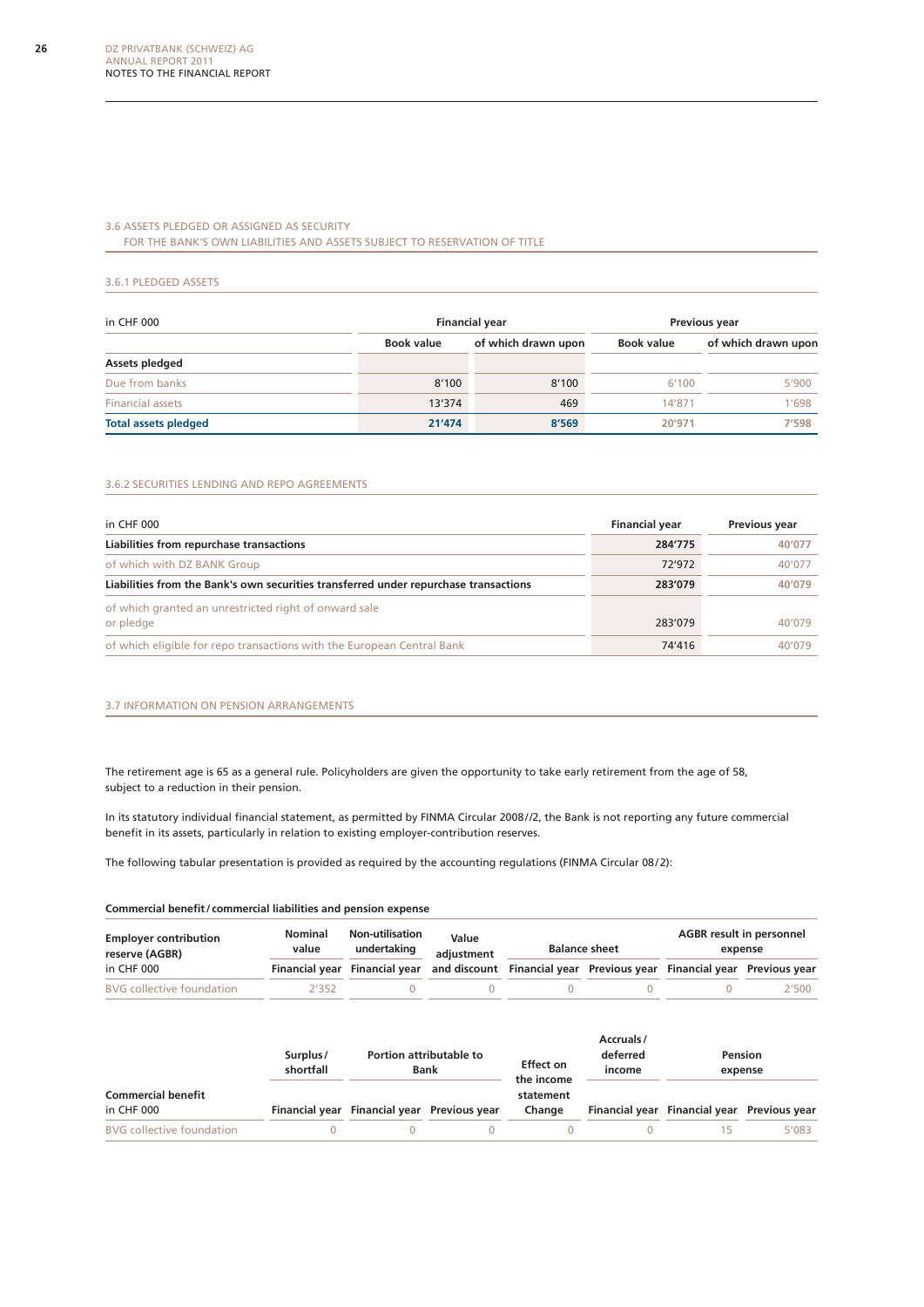#### 3.8 Outstanding bond loans

#### There are no outstanding bond loans.

3.9 Value adjustments, provisions and reserves for general banking risks

| in CHF 000                                                                               | Balance at end of<br>Previous year | Usage in<br>accordance with<br>specified purpose | Change in the<br>specified purpose<br>of provisions<br>(reposting) | Recoveries,<br>doubtful interest.<br>currency-transla-<br>tion differences | New provisions<br>charged to the in-<br>come statement | Release<br>to income<br>statement | Balance at end of<br>Financial year |
|------------------------------------------------------------------------------------------|------------------------------------|--------------------------------------------------|--------------------------------------------------------------------|----------------------------------------------------------------------------|--------------------------------------------------------|-----------------------------------|-------------------------------------|
| Value adjustments and provisions<br>for default risks<br>(del credere and country risks) | 12'422                             | $-9'589$                                         |                                                                    | 282                                                                        | 3'983                                                  |                                   | 7'098                               |
| Value adjustments and<br>provisions for other<br>business risks                          | 200                                |                                                  |                                                                    |                                                                            |                                                        |                                   | 200                                 |
| Other provisions                                                                         | 24'945                             |                                                  | $-16'500$                                                          | $-99$                                                                      |                                                        | $-3'982$                          | 4'364                               |
| Value adjustments and<br><b>Provisions</b>                                               | 37'567                             | $-9'589$                                         | $-16'500$                                                          | 183                                                                        | 3'983                                                  | $-3'982$                          | 11'662                              |
| less value adjustments directly<br>offset against value adjustments                      | 12'422                             |                                                  |                                                                    |                                                                            |                                                        |                                   | 7'098                               |
| <b>Value adjustments and</b><br>provisions as per balance sheet                          | 25'145                             |                                                  |                                                                    |                                                                            |                                                        |                                   | 4'564                               |
| Reserves for general banking risks <sup>1</sup>                                          | $\mathbf 0$                        |                                                  | 16'500                                                             |                                                                            |                                                        |                                   | 16'500                              |

1 The reserves for general banking risks are taxed.

#### 3.10 Share capital and shareholders with holdings of more than 5% of total voting rights

#### **Company capital**

| in CHF 000    | Financial year         |                 |                                            | Previous year          |                 |                                            |
|---------------|------------------------|-----------------|--------------------------------------------|------------------------|-----------------|--------------------------------------------|
|               | Total nominal<br>value | Number of units | entitled to divi-<br>dend<br>Share capital | Total nominal<br>value | Number of units | entitled to divi-<br>dend<br>Share capital |
| Share capital | 100'000                | 20'000          | 100'000                                    | 100'000                | 20'000          | 100'000                                    |

**Significant shareholders and** 

|                        |  | groups of shareholders with voting agreements |
|------------------------|--|-----------------------------------------------|
| $\overline{a}$ CHE 000 |  |                                               |

| in CHF 000                                                      |                | <b>Financial year</b> |                | <b>Previous year</b> |  |
|-----------------------------------------------------------------|----------------|-----------------------|----------------|----------------------|--|
| With voting rights:                                             | <b>Nominal</b> | Share in %            | <b>Nominal</b> | Share in %           |  |
| DZ PRIVATBANK S.A., Strassen (Luxembourg)                       | 100'000        | 100 %                 |                |                      |  |
| qualified participants of DZ PRIVATBANK S.A.                    |                |                       |                |                      |  |
| - 70.33 % DZ BANK AG Deutsche Zentral-Genossenschaftsbank,      |                |                       |                |                      |  |
| Frankfurt am Main (Germany)                                     |                |                       |                |                      |  |
| - 18.72 % WGZ BANK AG Westdeutsche Genossenschafts-Zentralbank. |                |                       |                |                      |  |
| Dusseldorf (Germany)                                            |                |                       |                |                      |  |
| DZ PB S.A., Strassen (Luxembourg)                               |                |                       | 80'000         | 80%                  |  |
| qualified participants of DZ PB S.A.                            |                |                       |                |                      |  |
| - 100.00 % DZ BANK AG Deutsche Zentral-Genossenschaftsbank,     |                |                       |                |                      |  |
| Frankfurt am Main (Germany)                                     |                |                       |                |                      |  |
| WGZ BANK AG Westdeutsche Genossenschafts-Zentralbank,           |                |                       |                |                      |  |
| Düsseldorf (Germany)                                            |                |                       | 20'000         | 20%                  |  |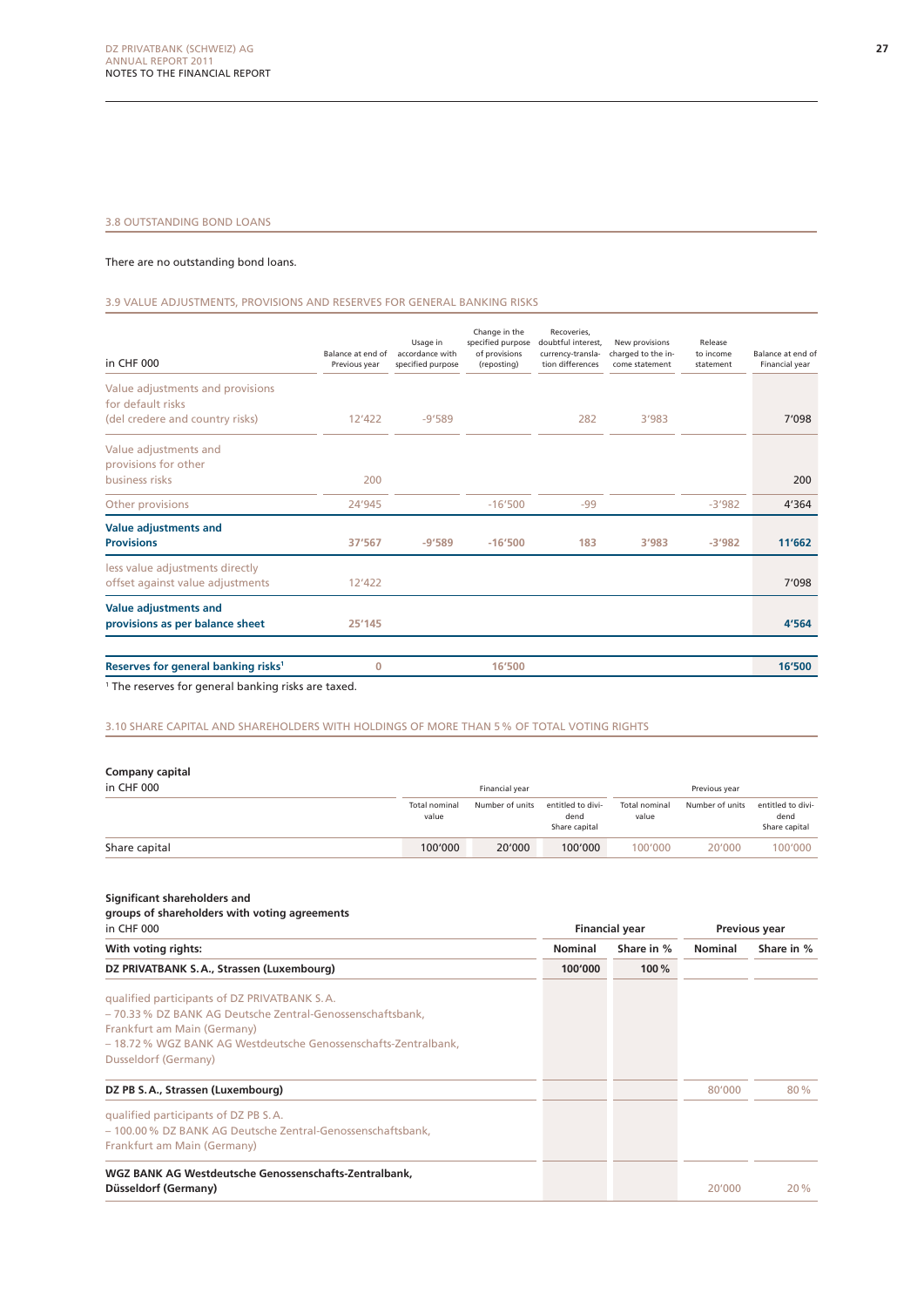#### 3.11 STATEMENT OF EQUITY CAPITAL

#### **Equity capital at start of year**

| in CHF 000                                                          |           |
|---------------------------------------------------------------------|-----------|
| Paid-in share capital                                               | 100'000   |
| <b>Statutory reserve</b>                                            | 90'200    |
| Distributable profit                                                | 13'932    |
| Equity capital at start of year (before distribution of profit)     | 204'132   |
| +/- Other transfers/deductions from reserves                        | 16'500    |
| - Dividends and other distributions from the previous year's profit | $-12'000$ |
| + Net annual profit for financial year                              | 12'118    |
| Equity capital at end of year (before distribution of profit)       | 220'750   |
| incl.:                                                              |           |
| Paid-in share capital                                               | 100'000   |
| <b>Statutory reserve</b>                                            | 90'200    |
| Reserves for general banking risks                                  | 16'500    |
| Distributable profit                                                | 14'050    |
|                                                                     |           |

#### 3.12 Maturity structure of current assets and third party liabilities

|                                                       | On demand | At notice | <b>Maturity date</b>   |                                |                         |               | Total     |
|-------------------------------------------------------|-----------|-----------|------------------------|--------------------------------|-------------------------|---------------|-----------|
| in CHF 000                                            |           |           | Due within<br>3 months | Due between 3<br>and 12 months | Due within<br>1-5 years | after 5 years |           |
| <b>Current assets</b>                                 |           |           |                        |                                |                         |               |           |
| Liquid funds                                          | 25'252    |           |                        |                                |                         |               | 25'252    |
| Due from money-market papers issued                   | 8         |           |                        |                                |                         |               | 8         |
| Due from banks                                        | 45'796    |           | 128'810                | 263'717                        |                         |               | 438'323   |
| Due from clients                                      |           | 63'447    | 27'477                 | 6'712                          | 10'141                  |               | 107'777   |
| Trading holdings in securities and<br>precious metals | 1'835     |           |                        |                                |                         |               | 1'835     |
| <b>Financial assets</b>                               | 2'564     |           | 36'695                 | 144'124                        | 477'945                 | 140'603       | 801'931   |
| Total current assets in financial year                | 75'455    | 63'447    | 192'982                | 414'553                        | 488'086                 | 140'603       | 1'375'126 |
| Previous year                                         | 101'783   | 58'215    | 162'373                | 286'481                        | 432'134                 | 105'602       | 1'146'588 |
| <b>Third party liabilities</b>                        |           |           |                        |                                |                         |               |           |
| Due to money-market papers issued                     | 877       |           |                        |                                |                         |               | 877       |

| <b>PUC to money municipapers issued</b>         | .       |        |         |         |     | .         |
|-------------------------------------------------|---------|--------|---------|---------|-----|-----------|
| Due to banks                                    | 56'578  |        | 349'326 | 80'810  |     | 486'714   |
| Other amounts due to clients                    | 516'836 | 31'792 | 54'714  | 55'082  | 122 | 658'546   |
| Total third party liabilities in financial year | 574'291 | 31'792 | 404'040 | 135'892 | 122 | 1'146'137 |
| Previous year                                   | 630'077 | 35'582 | 235'367 | 27'588  | 325 | 928'939   |

Fixed-interest bearing receivables and securities were partially hedged against the risk of interest rate movements with interest-rate swaps to the extent that they were not refinanced with the Bank's own funds.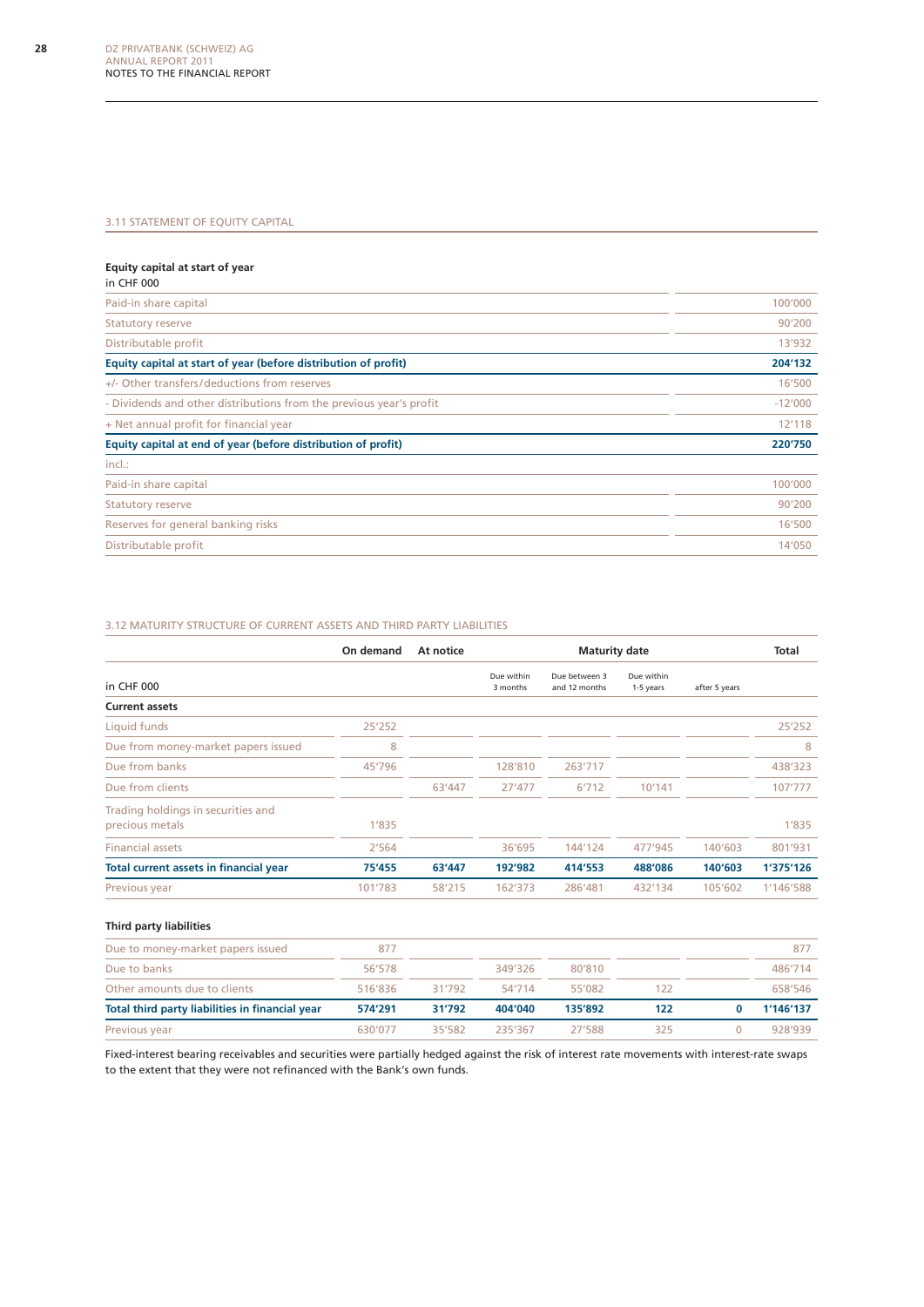#### 3.13 Amounts due from and to associated companies and loans granted to governing bodies

| in CHF 000                        | <b>Financial year</b> | Previous year |
|-----------------------------------|-----------------------|---------------|
| Due from associated companies     | 3'192                 | 66'358        |
| Due to associated companies       | 152                   | 66'797        |
| Loans granted to governing bodies |                       |               |

Governing bodies comprise members of the governing body for the supervision, monitoring and control (Board of Directors), the executive management, the statutory auditors in terms of company law and any companies they control.

#### **Significant transactions with related parties**

Staff terms apply to transactions with members of the Executive Board (such as securities transactions and allowances on capital contributions). Transactions with other related parties are subject to the same terms as those applying to third parties.

#### 3.14 Analysis of domestic and foreign assets and liabilities

| in CHF 000                                         | <b>Financial year</b> |           | Previous year   |           |  |
|----------------------------------------------------|-----------------------|-----------|-----------------|-----------|--|
|                                                    | <b>Domestic</b>       | Foreign   | <b>Domestic</b> | Foreign   |  |
| Assets                                             |                       |           |                 |           |  |
| Liquid funds                                       | 25'252                |           | 16'822          |           |  |
| Due from money-market papers issued                | 8                     |           | 27              |           |  |
| Due from banks                                     | 89'324                | 348'999   | 64'667          | 99'162    |  |
| Due from clients                                   | 3'556                 | 104'221   | 2'777           | 115'292   |  |
| Trading holdings in securities and precious metals | 128                   | 1'707     | 45              | 4'607     |  |
| <b>Financial assets</b>                            | 45'112                | 756'819   | 55'417          | 787'772   |  |
| <b>Equity interests</b>                            | 6'004                 |           | 6'004           |           |  |
| Tangible fixed assets                              | 4'448                 |           | 5'096           |           |  |
| Prepayments and accrued income                     | 4'135                 | 6'935     | 4'573           | 7'826     |  |
| Other assets                                       | 6'902                 | 3'912     | 17'950          | 624       |  |
| <b>Total assets</b>                                | 184'869               | 1'222'593 | 173'378         | 1'015'283 |  |

**Liabilities**

| Due to money-market papers issued  | 877     |         | 26      |         |
|------------------------------------|---------|---------|---------|---------|
| Due to banks                       | 242'176 | 244'538 | 41'387  | 262'185 |
| Other amounts due to clients       | 135'556 | 522'990 | 96'440  | 528'901 |
| Prepayments and accrued income     | 20'231  | 336     | 12'265  | 62      |
| Other liabilities                  | 12'421  | 3'023   | 18'107  | 11      |
| Value adjustments and provisions   | 4'564   |         | 25'145  |         |
| Reserves for general banking risks | 16'500  |         |         |         |
| Share capital                      | 100'000 |         | 100'000 |         |
| <b>Statutory reserve</b>           | 90'200  |         | 90'200  |         |
| Profits carried forward            | 1'932   |         | 673     |         |
| Net annual profit                  | 12'118  |         | 13'259  |         |
| <b>Total liabilities</b>           | 636'575 | 770'887 | 397'502 | 791'159 |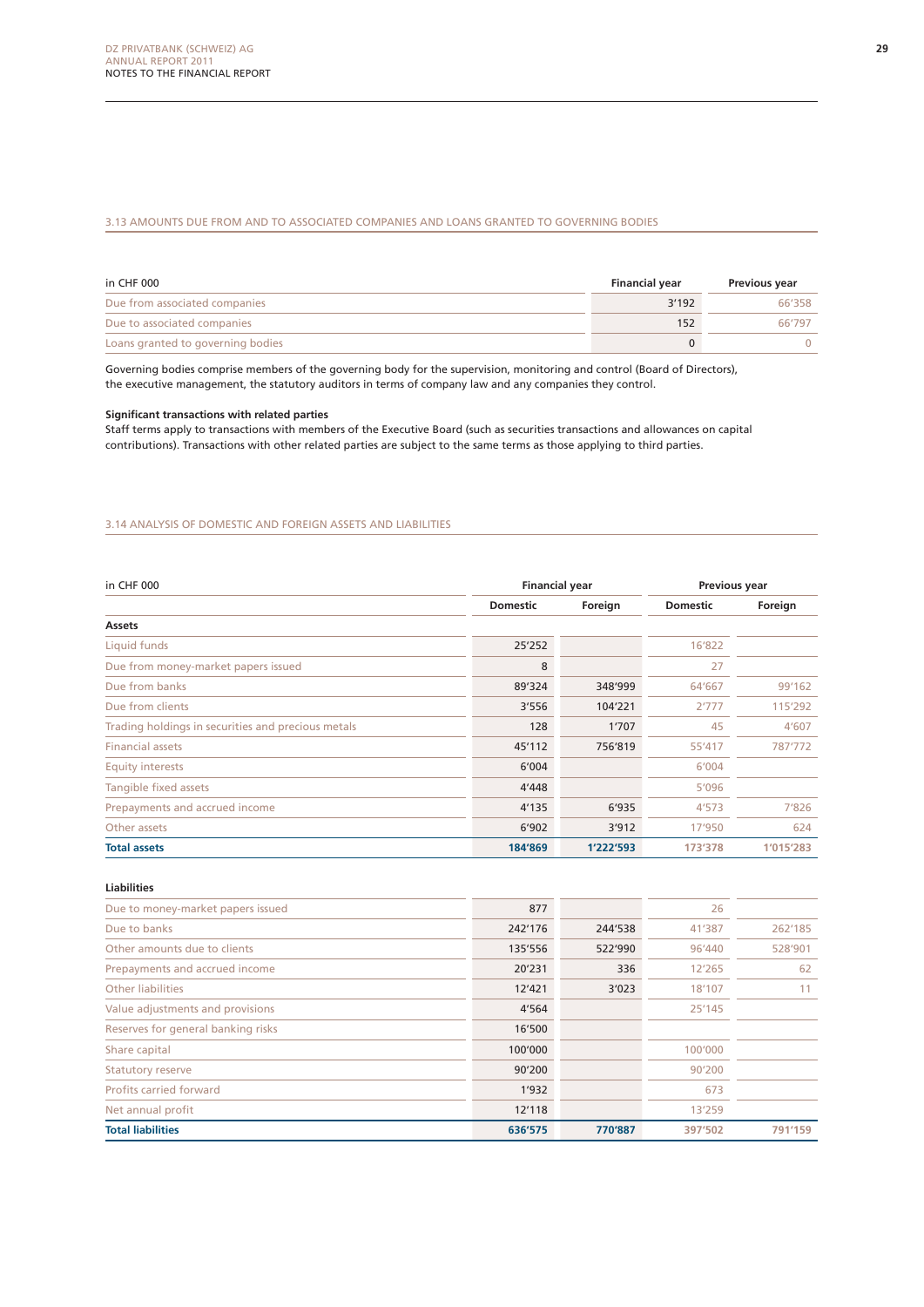#### 3.15 Assets by country/groups of countries

| in CHF 000                 | <b>Financial year</b> |            | Previous year |            |  |
|----------------------------|-----------------------|------------|---------------|------------|--|
|                            | Absolute              | Share in % | Absolute      | Share in % |  |
| Europe                     |                       |            |               |            |  |
| - Switzerland              | 184'869               | 13,1%      | 173'378       | 12,3%      |  |
| - Other European countries | 815'747               | 58,0%      | 542'092       | 38,5%      |  |
| <b>North America</b>       | 314'562               | 22,3%      | 371'651       | 26,4%      |  |
| Australia/Oceania          | 44'975                | 3,2%       | 52'000        | 3,7%       |  |
| Asia                       | 13'347                | 0.9%       | 11'326        | 0,8%       |  |
| Other                      | 33'962                | 2,4%       | 38'214        | 2,7%       |  |
| <b>Total assets</b>        | 1'407'462             | 100 %      | 1'188'661     | 100%       |  |

#### 3.16 Balance sheet broken down by country

|                                                                                            |            |            |            |        | <b>Precious</b> |           |
|--------------------------------------------------------------------------------------------|------------|------------|------------|--------|-----------------|-----------|
| in CHF 000                                                                                 | <b>CHF</b> | <b>EUR</b> | <b>USD</b> | Other  | metals          | Total     |
| Assets                                                                                     |            |            |            |        |                 |           |
| Liquid funds                                                                               | 18'710     | 6'203      | 300        | 39     |                 | 25'252    |
| Due from money-market papers issued                                                        |            |            | 7          |        |                 | 8         |
| Due from banks                                                                             | 273'972    | 63'361     | 60'904     | 12'713 | 27'373          | 438'323   |
| Due from clients                                                                           | 21'337     | 18'488     | 42'264     | 25'688 |                 | 107'777   |
| Trading holdings in securities and precious metals                                         | 127        | 1'465      |            | 242    |                 | 1'835     |
| <b>Financial assets</b>                                                                    | 237'511    | 510'096    | 51'760     |        | 2'564           | 801'931   |
| <b>Equity interests</b>                                                                    | 6'004      |            |            |        |                 | 6'004     |
| Tangible fixed assets                                                                      | 4'448      |            |            |        |                 | 4'448     |
| Prepayments and accrued income                                                             | 6'401      | 3'855      | 729        | 85     |                 | 11'070    |
| Other assets                                                                               | 4'014      | 5'822      | 937        | 41     |                 | 10'814    |
| <b>Total balance sheet assets</b>                                                          | 572'524    | 609'290    | 156'902    | 38'809 | 29'937          | 1'407'462 |
| Delivery commitments arising from foreign-exchange<br>spot and forward option transactions | 183'788    | 12'337     | 66'256     | 13'334 | 55'831          | 331'546   |
| <b>Total assets</b>                                                                        | 756'312    | 621'627    | 223'158    | 52'143 | 85'768          | 1'739'008 |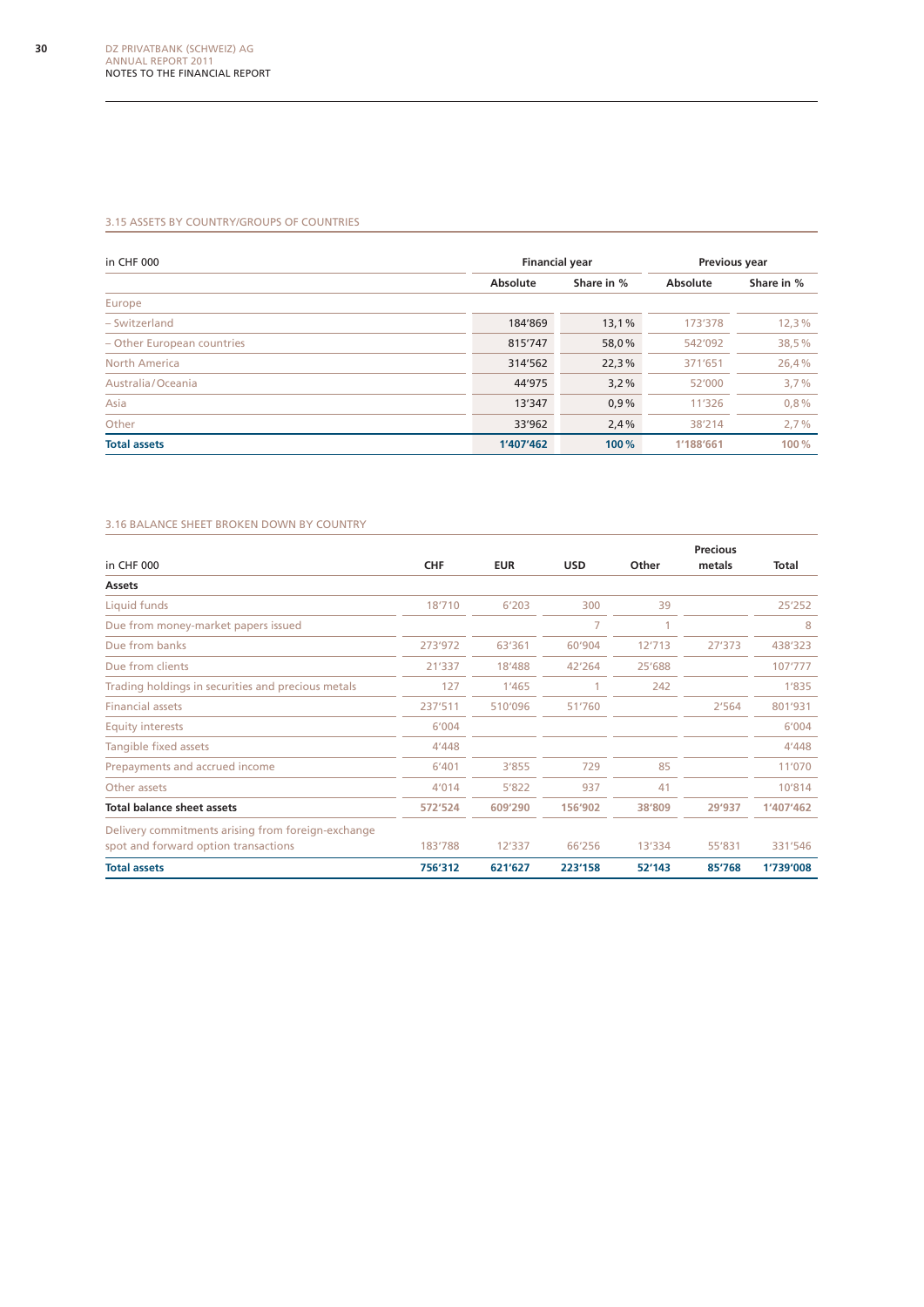#### 3.16 Balance sheet broken down by country

|                                                                                            |            |            |            |          | <b>Precious</b> |           |
|--------------------------------------------------------------------------------------------|------------|------------|------------|----------|-----------------|-----------|
| in CHF 000                                                                                 | <b>CHF</b> | <b>EUR</b> | <b>USD</b> | Other    | metals          | Total     |
| <b>Liabilities</b>                                                                         |            |            |            |          |                 |           |
| Due to money-market papers issued                                                          |            | 47         | 811        | 19       |                 | 877       |
| Due to banks                                                                               | 215'821    | 228'498    | 26'334     | 12'318   | 3'743           | 486'714   |
| Other amounts due to clients                                                               | 227'580    | 264'205    | 56'397     | 28'475   | 81'889          | 658'546   |
| Prepayments and accrued income                                                             | 19'978     | 583        | 6          |          |                 | 20'567    |
| <b>Other liabilities</b>                                                                   | 8'415      | 586        | 5'149      | 1'294    |                 | 15'444    |
| Value adjustments and provisions                                                           | 4'564      |            |            |          |                 | 4'564     |
| Reserves for general banking risks                                                         | 16'500     |            |            |          |                 | 16'500    |
| Share capital                                                                              | 100'000    |            |            |          |                 | 100'000   |
| <b>Statutory reserve</b>                                                                   | 90'200     |            |            |          |                 | 90'200    |
| Profits carried forward                                                                    | 1'932      |            |            |          |                 | 1'932     |
| Net annual profit                                                                          | 12'118     |            |            |          |                 | 12'118    |
| <b>Total balance sheet liabilities</b>                                                     | 697'108    | 493'919    | 88'697     | 42'106   | 85'632          | 1'407'462 |
| Delivery obligations arising from foreign-exchange spot<br>and forward option transactions | 56'810     | 124'438    | 138'296    | 11'300   |                 | 330'844   |
| <b>Total liabilities</b>                                                                   | 753'918    | 618'357    | 226'993    | 53'406   | 85'632          | 1'738'306 |
| Net position per currency                                                                  | 2'394      | 3'270      | $-3'835$   | $-1'263$ | 136             | 702       |

# 4. Information on off-balance sheet operations

#### 4.1 CONTINGENT LIABILITIES

| in CHF 000                          | <b>Financial year</b> | Previous year |
|-------------------------------------|-----------------------|---------------|
| Guarantees to secure credits        | 7'387                 | 6'036         |
| <b>Total contingent liabilities</b> | 7'387                 | 6'036         |

Joint and several value added tax liability

DZ PRIVATBANK (Schweiz) AG and IPConcept (Schweiz) AG constitute a value added tax group. They are therefore jointly and severally liable for sums due from that value added tax group to the Swiss Federal Tax Administration.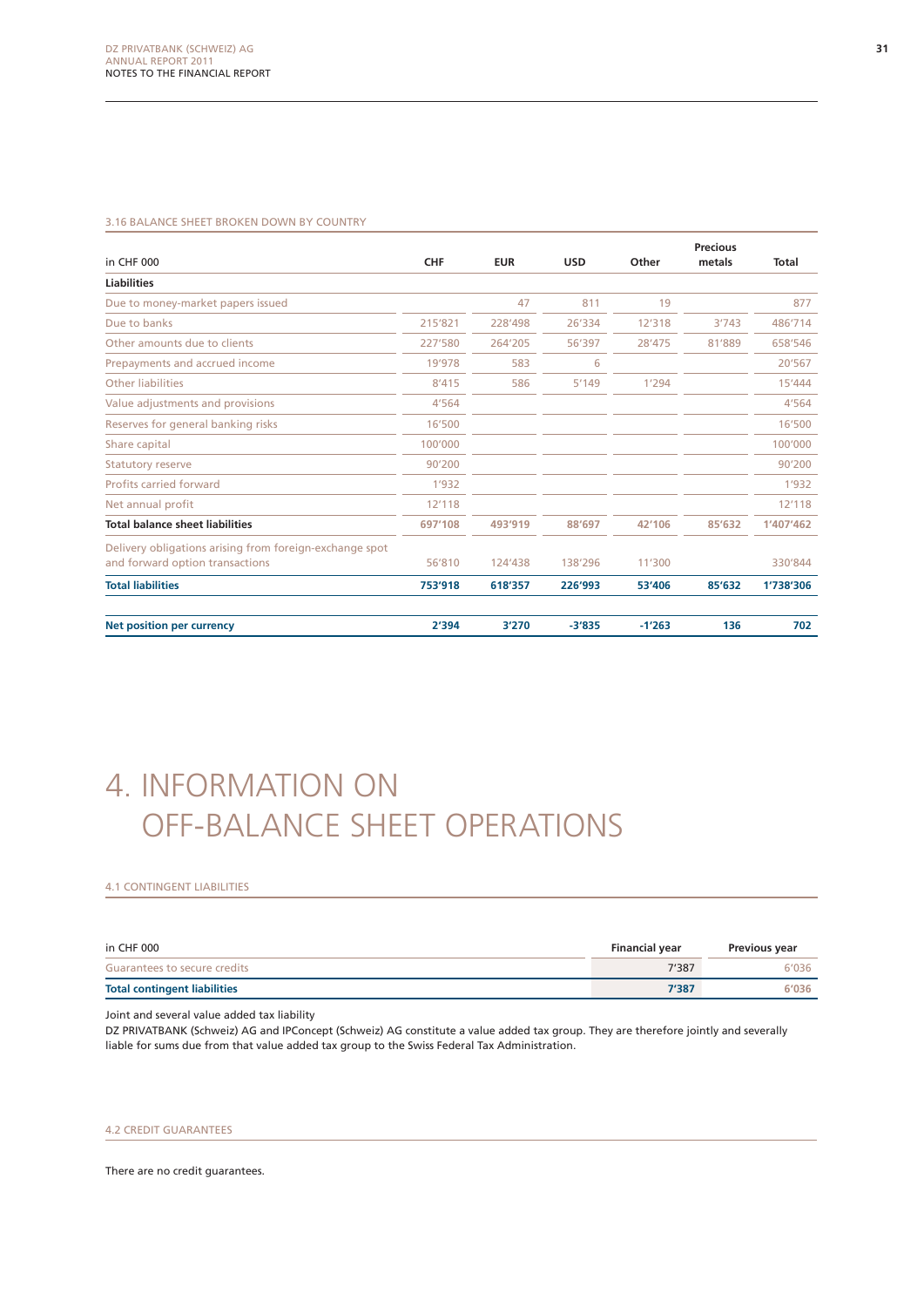#### 4.3 Derivative instruments outstanding

| in CHF 000                                      |                                     | <b>Trading instruments</b>          |                    | <b>Hedging instruments</b>          |                                     |                    |
|-------------------------------------------------|-------------------------------------|-------------------------------------|--------------------|-------------------------------------|-------------------------------------|--------------------|
|                                                 | Positive replace-<br>ment<br>values | Negative<br>replacement val-<br>ues | Contract<br>volume | Positive replace-<br>ment<br>values | Negative<br>replacement val-<br>ues | Contract<br>volume |
| Interest rate instruments                       |                                     |                                     |                    |                                     |                                     |                    |
| Swaps                                           |                                     |                                     |                    | 698                                 | 587                                 | 54'054             |
| Foreign exchange / precious metals              |                                     |                                     |                    |                                     |                                     |                    |
| <b>Futures contracts</b>                        | 7'121                               | 6'410                               | 331'546            |                                     |                                     |                    |
| Options (OTC)                                   | 174                                 | 174                                 | 27'255             |                                     |                                     |                    |
| <b>Equities/index derivatives</b>               |                                     |                                     |                    |                                     |                                     |                    |
| Options (exchange traded)                       | 93                                  | 93                                  | 3'062              |                                     |                                     |                    |
| <b>Total derivative instruments outstanding</b> | 7'388                               | 6'677                               | 361'863            | 698                                 | 587                                 | 54'054             |
| Previous year                                   | 16'091                              | 9'897                               | 354'998            | $\overline{0}$                      | 1'938                               | 53'306             |

There are no netting contracts.

#### 4.4 Fiduciary transactions

| in CHF 000                                           | <b>Financial year</b> | Previous year |
|------------------------------------------------------|-----------------------|---------------|
| Fiduciary placements with other banks                | 3'649                 | 35'595        |
| Fiduciary placements with Group and associated banks | 200'076               | 129'715       |
| <b>Total fiduciary transactions</b>                  | 203'725               | 165'310       |

#### 4.5 Client assets

| in CHF million                                                                    | <b>Financial year</b> | Previous year  |
|-----------------------------------------------------------------------------------|-----------------------|----------------|
| Type of assets                                                                    |                       |                |
| Assets in self-managed collective<br>Investment funds                             | 837                   | 1'059          |
| Assets with management mandate                                                    | 2'030                 | 2'363          |
| Other assets managed                                                              | 3'035                 | 3'311          |
| Total assets under management (including duplications)<br>- of which duplications | 5'902<br>836          | 6'733<br>1'058 |
| Net inflow/outflow of funds (including duplications)                              | $-279$                | $-157$         |

The client assets include all client assets managed or held for investment purposes. Custody assets, i.e. assets held solely for transaction and custody purposes, are excepted. The net inflow/outflow of funds is derived from the transactions undertaken by clients. Interest, commission and expenses charged to clients are therefore not included.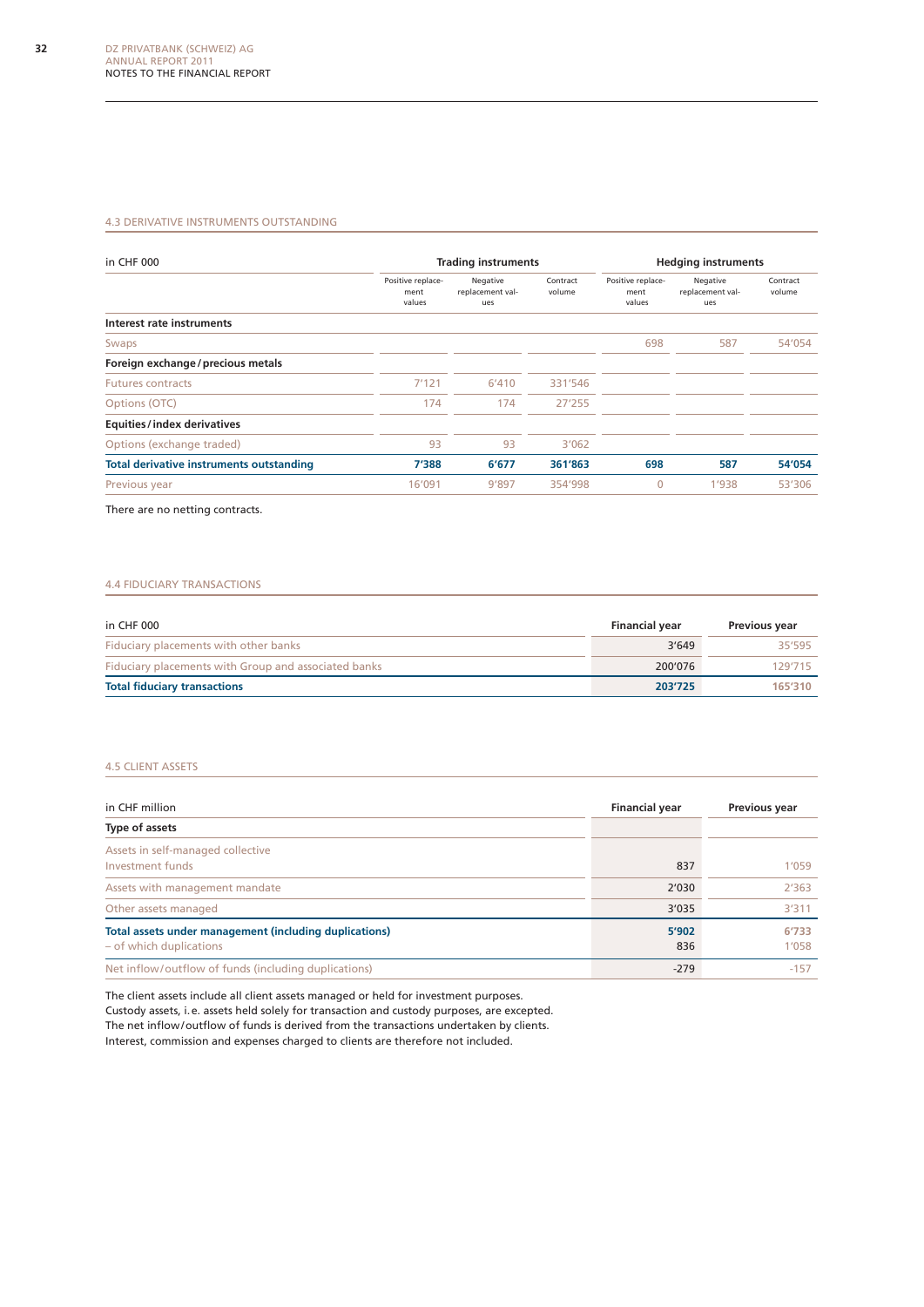# 5. Information on the income statement

#### 5.1 Information on significant refinancing income in the interest and discount item

Interest and discount income are not credited with any refinancing costs for trading operations.

#### 5.2 Income from trading activities

| in CHF 000                                  | <b>Financial year</b> | Previous year |
|---------------------------------------------|-----------------------|---------------|
| Foreign exchange and current trading        | 4'481                 | 5'455         |
| Securities trading                          | 184                   | 210           |
| Precious metals trading                     | $-58$                 | 188           |
| <b>Total income from trading activities</b> | 4'607                 | 5'853         |

#### 5.3 Personnel expense

| in CHF 000                                                                                                                                       | <b>Financial year</b> | Previous year |
|--------------------------------------------------------------------------------------------------------------------------------------------------|-----------------------|---------------|
| Salaries and bonuses, compensation to bank authorities                                                                                           | 28'696                | 27'803        |
| Old-age and surviving dependents' insurance (AHV), disability insurance (IV), unemployment<br>ensurance (ALV) and other social-security payments | 2'269                 | 2'159         |
| Personnel welfare funds                                                                                                                          | 15                    | 5'083         |
| Other personnel expense                                                                                                                          | 1'099                 | 807           |
| <b>Total personnel expense</b>                                                                                                                   | 32'079                | 35'852        |

Employer contribution reserves totalling CHF 2.7 million were released in the year under review compared with a charge of CHF 2.5 million in the previous year.

#### 5.4 General administrative expense

| in CHF 000                                                | <b>Financial year</b> | Previous year |
|-----------------------------------------------------------|-----------------------|---------------|
| Premises                                                  | 4'510                 | 4'219         |
| IT, equipment, furniture, vehicles and other<br>equipment | 6'556                 | 6'856         |
| Other business expenses                                   | 9'459                 | 12'823        |
| <b>Total general administrative expenses</b>              | 20'525                | 23'898        |

#### 5.5 Explanatory notes on significant losses, extraordinary income and expenses, significant releases from undisclosed reserves, reserves for general banking risks and released value adjustments and provisions

| in CHF 000                                                            | <b>Financial year</b> | <b>Previous year</b> |
|-----------------------------------------------------------------------|-----------------------|----------------------|
| Release of undisclosed reserves into value adjustments and provisions | 3'983                 |                      |
| Other extraordinary income                                            |                       | 1'077                |
| Total extraordinary income                                            | 3'983                 | 1'077                |

The release of undisclosed reserves related to the creation of value adjustments and provisions for default risks.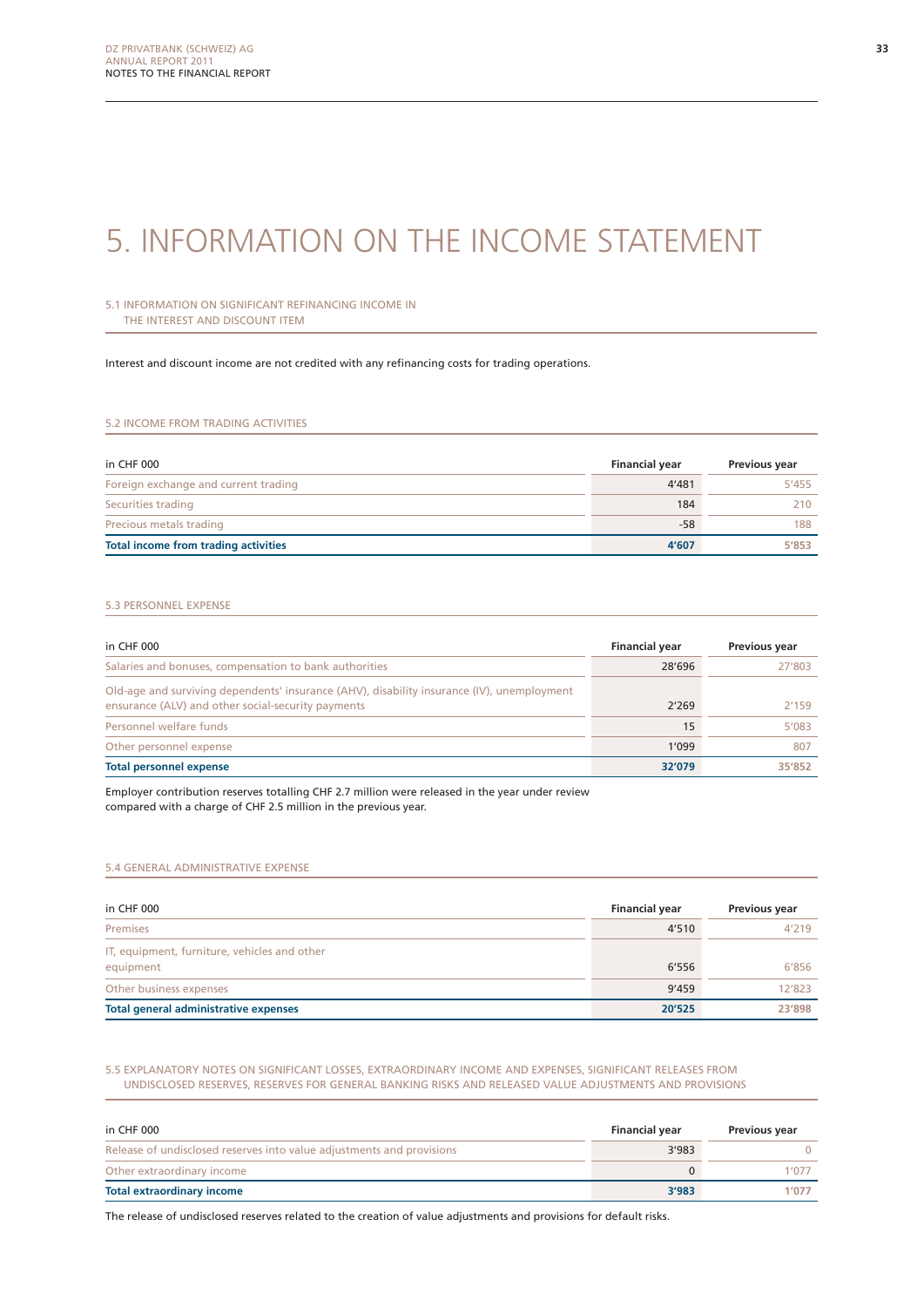# **COMMITTEES**

#### Board of Directors

#### Lars Hille

Chairman Member of the Board of Managing Directors, DZ BANK AG Deutsche Zentral-Genossenschaftsbank, Frankfurt am Main (Germany)

#### Karl-Heinz Moll

Vice-Chairman Member of the Board of Management WGZ Bank AG Westdeutsche Genossenschafts-Zentralbank, Düsseldorf (Germany)

#### Dr Heinz Waser

Vice-Chairman CEO, Waser Shop AG, Buchs (CH)

#### Dr Peter Hanker

(until 30.06.2011) Chairman of the Board of Managing Directors, Volksbank Mittelhessen eG, Giessen (DE)

#### Wolfgang Köhler

(until 30.06.2011) Member of the Board of Managing Directors, DZ BANK AG Deutsche Zentral-Genossenschaftsbank, Frankfurt am Main (Germany)

#### Richard Manger

(from 15.09.2011) Member of the Board of Management DZ PRIVATBANK S.A., Luxembourg

#### Dr Stefan Schwab

Chairman of the Board of Managing Directors DZ PRIVATBANK S.A., Luxembourg

#### Prof. Dr Robert Waldburger

Professor of Tax Law at the University of St. Gallen (CH)

#### Urs Galli Internal Audit

#### EXECUTIVE BOARD (UNTIL 14.09.2011)

Richard Manger Chairman

Dr Marion Pester Member

#### Executive Board (from 15.09.2011)

Dr Marion Pester Chairman

#### Dr Franz Georg Brune Member

Felix Kirschner Member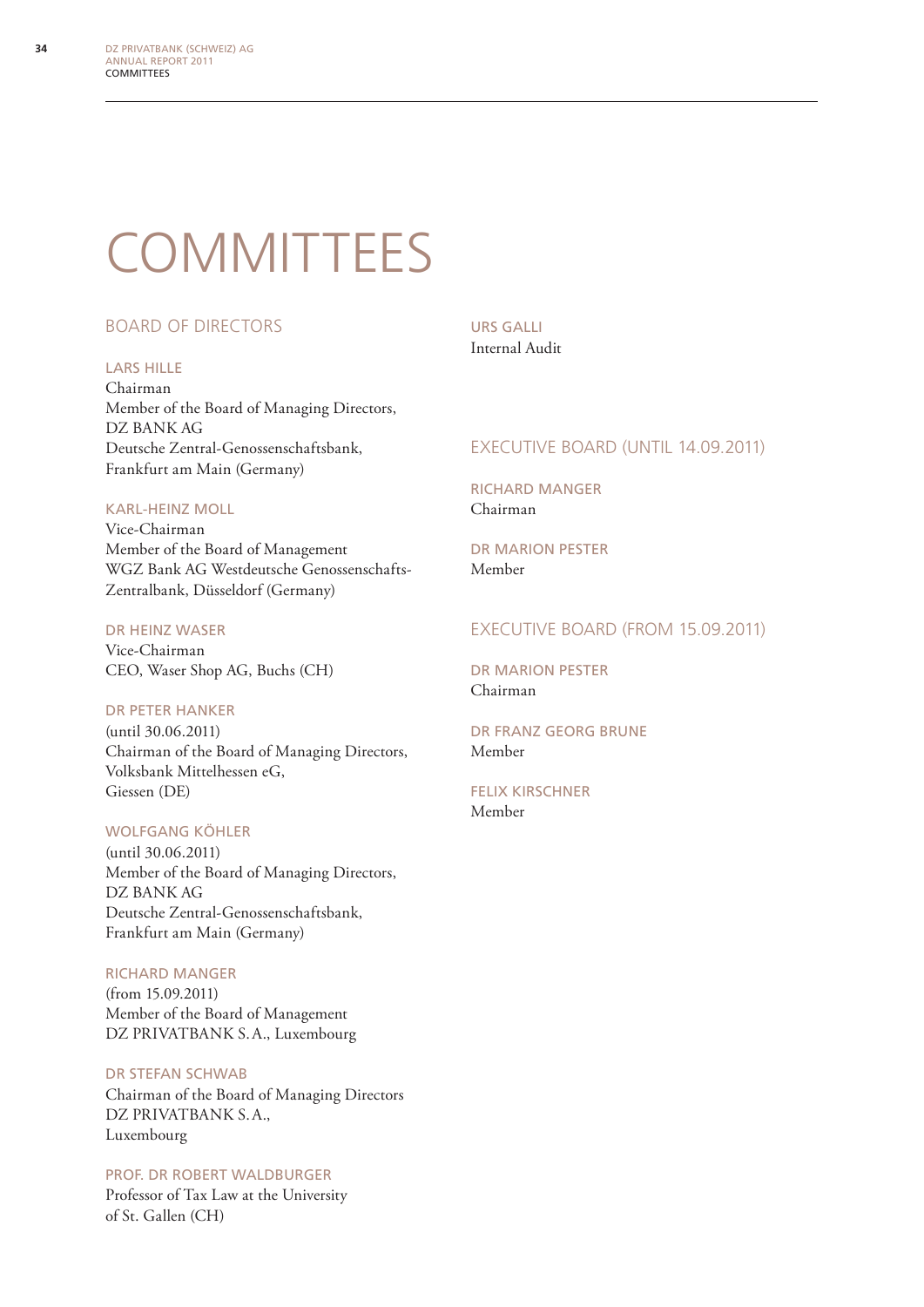Divisions

PRIVATE BANKING SOUTH Reinhard Eckl

Private Banking Nort h Dr Christoph Geiseler

#### Private Banking

International Dr Rolando Zanotelli (from 01.03.2011)

Product and Portfol io **MANAGEMENT** 

Dr Davorin Haller

**TREASURY** Olivier Schmid

**FINANCE** Felix Kirschner (until 14.09.2011) Erich Hegner (from 15.09.2011)

#### MARKETING/

**COMMUNICATIONS** Dirk Schmidt (until 31.10.2011) Dr Armin Schuster (from 01.11.2011)

**OPERATION** Peter Marty

IT / Service Roland Greber (until 30.06.2011) Burkhard Kapferer (from 01.07.2011)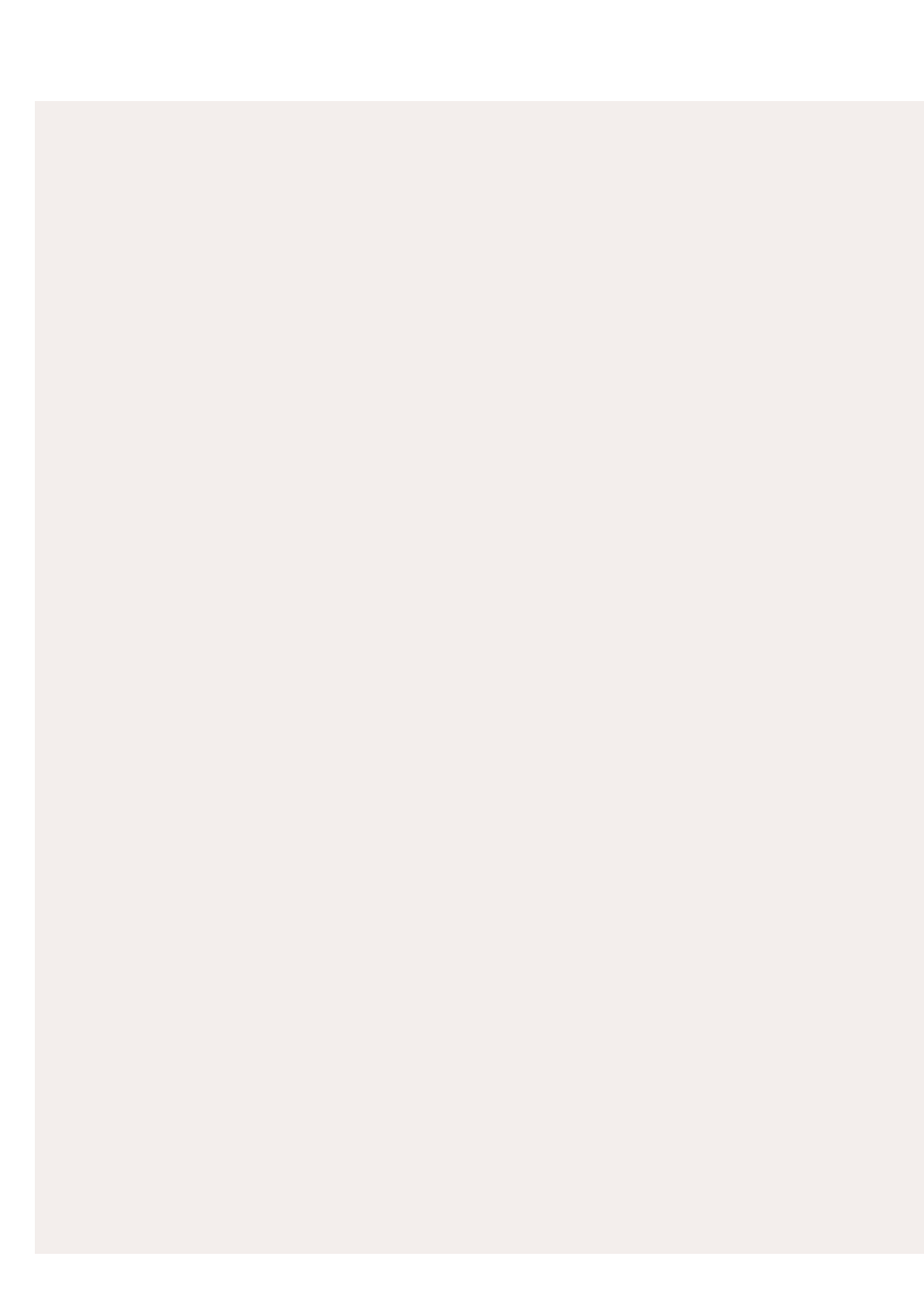#### Design and layout

MEHRplus Kommunikationsgesellschaft mbH, Düsseldorf

#### PHOTOGRAPHY

Robertino Nikolic, Wiesbaden

#### **PUBLISHING**

May 2012

This annual report can be downloaded from the www.dz-privatbank.com website.